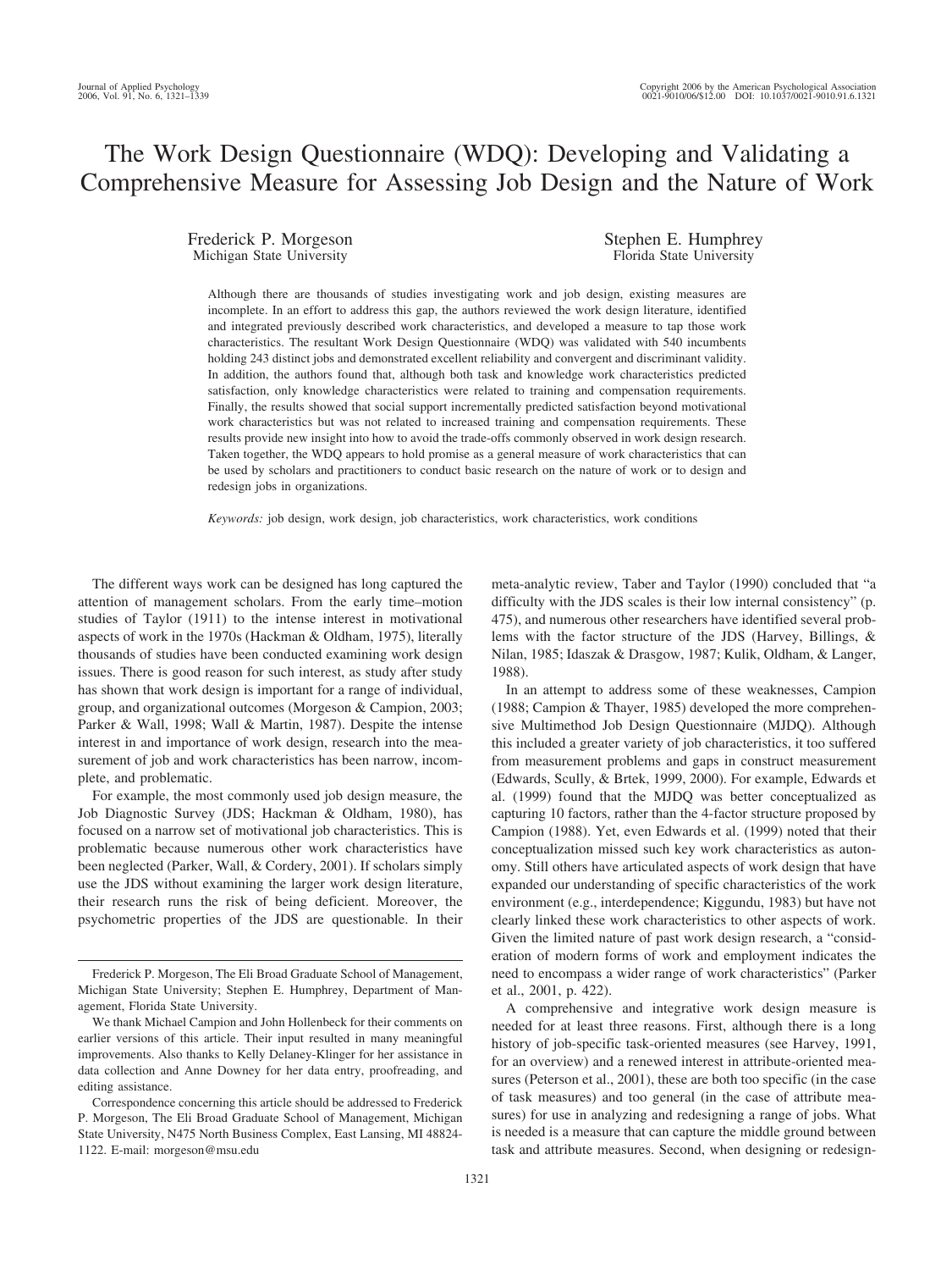ing jobs, one is largely limited by the range of job characteristics considered. If only a small number of motivational job characteristics are considered (e.g., autonomy and variety), the types of design decisions are likely to be highly restricted. In contrast, if a more comprehensive set of work characteristics is considered (e.g., autonomy, variety, social support, and physical demands), more fine-grained changes to work can be made (Morgeson & Campion, 2002). This may help address some of the trade-offs commonly observed in the work redesign literature (Campion, Mumford, Morgeson, & Nahrgang, 2005).

Third, theorizing in the area of work design has slowed dramatically. The dominant theoretical model in work design remains Hackman and Oldham's (1975, 1976) Job Characteristics Theory, forwarded 30 years ago. The most recent attempt to offer a new theoretical perspective was Campion's (1988; Campion & Thayer, 1985) interdisciplinary model. Thus, there has been little new theoretical work in this area over the past 20 years. In addition, although there are distinct work design perspectives, there is little integration among the different perspectives (see Campion & Thayer, 1985, for a notable exception). Thus, different scholars who have investigated work design issues have done so relatively independently of each other. As such, their theoretical models tend to be relatively parochial. One potential reason for the lack of integration is that there have been few measures that assess a wide range of work design factors. By broadening the focus to simultaneously include the motivational, social, and work context aspects of work, we hope to stimulate both empirical research and broader theoretical models. With a more comprehensive measure, it may be possible to create a composite theory of work design that incorporates ideas from all work design perspectives, explicitly recognizing the costs and benefits of each.

To address these issues, we sought to build on existing research and to develop a comprehensive measure we call the Work Design Questionnaire (WDQ). Our focus is on work design (as opposed to the narrower term *job design*) because it acknowledges both the job and the link between jobs and the broader environment (Parker & Wall, 1998). To develop the WDQ, we reviewed the work design literature, identifying key work characteristics and the measures previously used. This review was then used to develop a series of items designed to tap into the characteristics identified. This item generation sought to address weaknesses in existing measures and offer a parsimonious set of scales. The WDQ was subsequently administered to 540 job incumbents in 243 distinct job titles. We present the results of our efforts in two phases. In the first phase, we discuss the development of the WDQ and examine its measurement properties and factor structure. In the second phase, we develop a set of hypotheses designed to explore the construct validity of the WDQ and its relationships with a number of outcome measures.

#### Phase 1: Development of the WDQ

## *Methodology Used to Identify Work Characteristics*

A fairly large number of terms have been used to describe similar work characteristics, which are defined as the attributes of the task, job, and social and organizational environment. Many of these characteristics overlap at least partially (and, in some cases, fully) with other characteristics that have different names. To develop a parsimonious and comprehensive measure, we first sought to identify as many work characteristic terms as possible and combine them where applicable into homogeneous work characteristic categories. Once we identified the work characteristic categories, we simply referred to the categories as *work characteristics*.

To identify work characteristic terms, we searched PsycInfo and ABI–Inform databases for all articles related to job or work design using the following terms: *work design*, *job design*, *work characteristics*, *job characteristics*, *job demands*, and *job content*. We also checked the reference sections of those articles reviewed and examined the most recent literature review on the work design literature (Morgeson & Campion, 2003). Finally, we reviewed the recently developed Occupational Information Network (O\*NET) job analysis database (Peterson et al., 2001) for relevant work characteristic terms. In particular, we reviewed the generalized work activity, work context, and organizational context domains of the O\*NET. These three domains reflect the occupational requirements component of O\*NET (Mumford & Peterson, 1999). This is the component of O\*NET that is most directly related to what is done in a job and the surrounding context of that job.

In total, 107 work characteristic terms were identified that have been discussed or measured in the literature. We then independently sorted these terms into homogeneous categories on the basis of the underlying content of the work characteristic. Our sorting process was adapted from Fleishman and Quaintance (1984). First, we defined the *descriptor domain* as any research that has been done in the field of job or work design (see our search terms). Our goal was to evaluate all relevant work characteristic terms that have been identified in the literature. Second, we individually qualitatively classified these terms into homogeneous categories on the basis of perceived similarity. We used a form of monothetic classification, which involves defining the categories in terms of a small set of unique attributes. These attributes then dictated whether a particular term was placed in a given category. Third, we individually formalized the definitions of the categories and ensured that all categorized terms were placed in the appropriate category. Fourth, we then met to discuss the categories and review the terms included in each category. The independent sorting process resulted in 20 and 21 distinct categories, respectively. This review process helped sharpen the category definitions, highlight inconsistencies in the categorization of different terms, and highlight redundancies in some of the categories. Disagreements were resolved through dialogue and the level of support each of us could marshal for the placement of a particular term or the importance of a particular term. For example, one of us identified three distinct work characteristic categories that included "autonomy," "work scheduling," and "decision-making authority." Following discussion, it was noted that both work scheduling and decision-making authority can be conceptualized as different aspects of autonomy rather than as separate constructs. As such, these categories were combined into the autonomy category, although this distinction did inform the development of items to tap into these different aspects of autonomy. As a result of this process, 18 work characteristic categories were subsequently developed. A brief definition and discussion of these work characteristics are provided.

To help organize our discussion, we adapted the framework developed by Morgeson and Campion (2003) and placed the work characteristics into three major categories: motivational, social,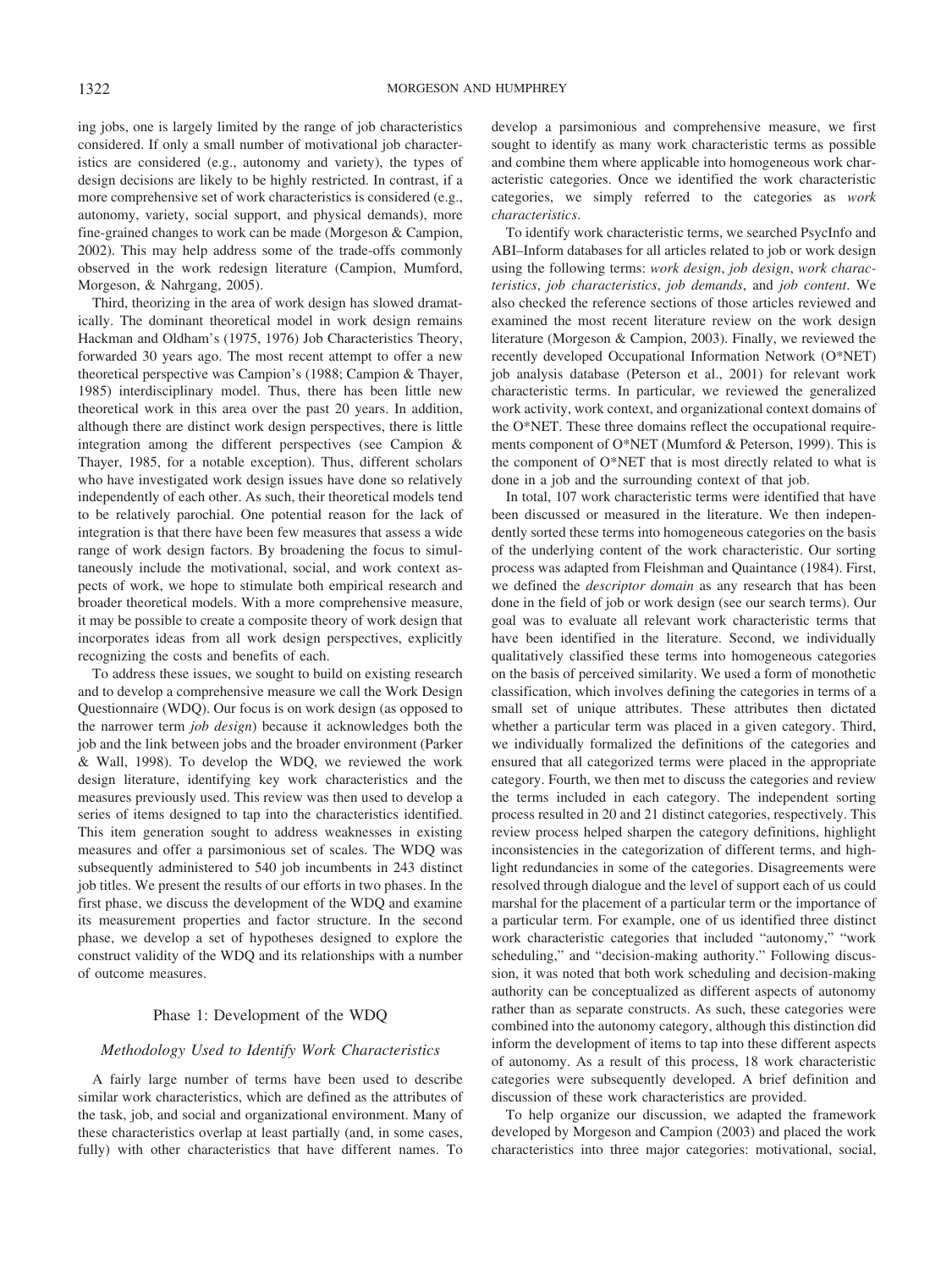and contextual. In their comprehensive review of the work design literature, Morgeson and Campion concluded that there was considerable evidence across a variety of different sources for such a three-component structure of work. The first category includes the motivational characteristics, which have been the most investigated in the literature and are thought to reflect the overall complexity of work (Dunham, 1976; Loher, Noe, Moeller, & Fitzgerald, 1985; Oldham, Kulik, Ambrose, Stepina, & Brand, 1986; Oldham & Miller, 1979). The basic principle of the motivational approach is that jobs will be enriched (i.e., made more motivating and satisfying) if high levels of these characteristics are present. We further subdivided this category of work characteristics into those work characteristics that reflect the task and knowledge requirements of work (see Campion & McClelland, 1993). The second category includes the social characteristics, which reflect the fact that work is performed within a broader social environment. The interpersonal and social aspects of work have historically been studied less than the motivational aspects (Morgeson & Campion, 2003; Seers & Graen, 1984), even though they have been thought to be important for work design (Trist & Bamforth, 1951) and are viewed by job incumbents as a major aspect of work (Stone & Gueutal, 1985). The third category includes the contextual characteristics, which reflect the context within which work is performed, including the physical and environmental contexts. With the exception of the MJDQ, the work context has been largely neglected in work design research. In the discussion that follows, the work characteristics are defined and linked to the broader work design literature. The final set of items included in the WDQ is provided in the Appendix.

#### *Motivational Work Characteristics*

#### *Task Characteristics*

Task characteristics have been the most commonly investigated motivational work design characteristics. Task characteristics are primarily concerned with how the work itself is accomplished and the range and nature of tasks associated with a particular job.

*Autonomy.* Perhaps the most widely studied work characteristic is that of autonomy, which has assumed a central place in motivational work design approaches (Campion, 1988; Hackman & Oldham, 1976). Initially viewed as the amount of freedom and independence an individual has in terms of carrying out his or her work assignment (Hackman & Oldham, 1975), recent research has expanded this conceptualization to suggest that autonomy reflects the extent to which a job allows freedom, independence, and discretion to schedule work, make decisions, and choose the methods used to perform tasks (Breaugh, 1985; Wall, Jackson, & Davids, 1992; Wall, Jackson, & Mullarkey, 1995). Thus, autonomy includes three interrelated aspects centered on freedom in (a) work scheduling, (b) decision making, and (c) work methods.

*Task variety.* Task variety refers to the degree to which a job requires employees to perform a wide range of tasks on the job. As such, it is similar to notions of task enlargement discussed in the literature (Herzberg, 1968; Lawler, 1969). Jobs that involve the performance of a number of different work activities are likely to be more interesting and enjoyable to perform (Sims, Szilagyi, & Keller, 1976).

*Task significance.* Task significance reflects the degree to which a job influences the lives or work of others, whether inside or outside the organization (Hackman & Oldham, 1975). People in jobs that have a significant effect on the physical or psychological well-being of others are likely to experience greater meaningfulness in the work (Hackman & Oldham, 1980).

*Task identity.* Task identity reflects the degree to which a job involves a whole piece of work, the results of which can be easily identified (Sims et al., 1976). Jobs that involve an intact task, such as providing a complete unit of service or putting together an entire product, are invariably more interesting to perform than jobs that involve only small parts of the task (Hackman & Oldham, 1980).

*Feedback from job.* Feedback from job reflects the degree to which the job provides direct and clear information about the effectiveness of task performance (Hackman & Oldham, 1976). The focus is on feedback directly from the job itself or knowledge of one's own work activities, as opposed to feedback from others. This is thought to enhance knowledge of the results of the job (Hackman & Oldham, 1980).

#### *Knowledge Characteristics*

Knowledge characteristics reflect the kinds of knowledge, skill, and ability demands that are placed on an individual as a function of what is done on the job. Distinguishing task from knowledge characteristics acknowledges the fact that jobs can be designed or redesigned to increase the task demands, knowledge demands, or both (Campion & McClelland, 1993).

*Job complexity.* Job complexity refers to the extent to which the tasks on a job are complex and difficult to perform (we focus on the "positive" aspect of complexity; the opposite is task simplicity; Campion, 1988). Although originally conceptualized as an aspect of mechanistic job design, Edwards et al. (2000) found that complexity is a distinct factor. Because work that involves complex tasks requires the use of numerous high-level skills and is more mentally demanding and challenging, it is likely to have positive motivational outcomes.

*Information processing.* The amount of information processing needed at work reflects the degree to which a job requires attending to and processing data or other information. Some jobs require higher levels of monitoring and active information processing than others (Martin & Wall, 1989; Wall & Jackson, 1995; Wall et al., 1995). High cognitive demands are characteristic of the motivational approach because of the complexity of enriched work (Campion, 1989).

*Problem solving.* Problem solving reflects the degree to which a job requires unique ideas or solutions and reflects the more active cognitive processing requirements of a job (Jackson, Wall, Martin, & Davids, 1993; Wall et al., 1995). Problem solving involves generating unique or innovative ideas or solutions, diagnosing and solving nonroutine problems, and preventing or recovering from errors (Jackson et al., 1993; Wall, Corbett, Clegg, Jackson, & Martin, 1990). As such, it is conceptually related to the creativity demands of work and is a natural extension to the information demands of a job (Shalley, Gilson, & Blum, 2000).

*Skill variety.* Skill variety reflects the extent to which a job requires an individual to use a variety of different skills to complete the work (Hackman & Oldham, 1980). It is important to distinguish skill variety from task variety because the use of multiple skills is distinct from the performance of multiple tasks.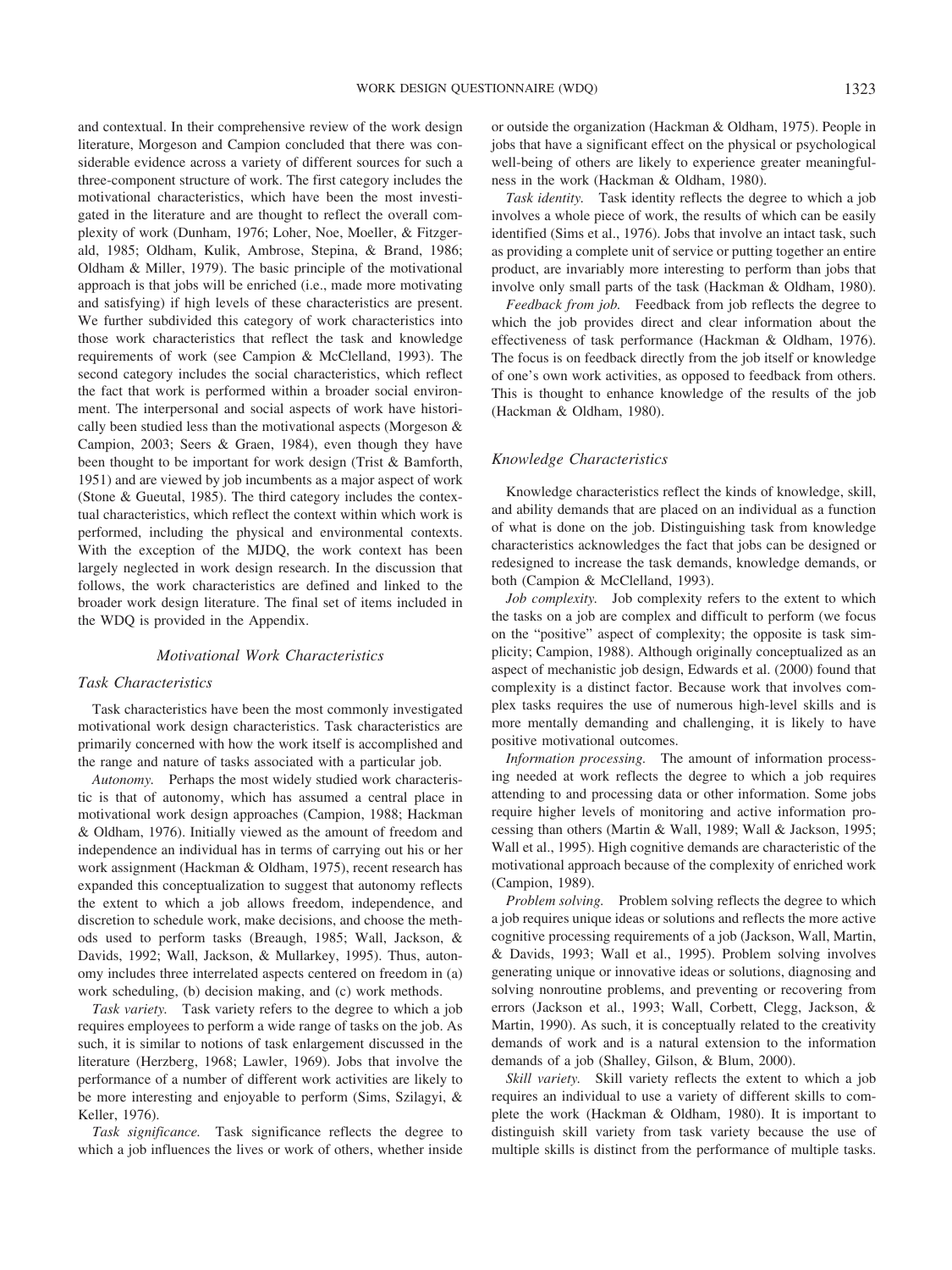The use of multiple skills is often challenging and thereby engaging to perform.

*Specialization.* Specialization reflects the extent to which a job involves performing specialized tasks or possessing specialized knowledge and skill. This notion of specialization was first identified by Campion (1988) and later clarified by Edwards et al. (1999). As opposed to the breadth of activities and skills inherent in task and skill variety, specialization reflects a depth of knowledge and skill in a particular area.

## *Social Characteristics*

*Social support.* Social support reflects the degree to which a job provides opportunities for advice and assistance from others. This includes Karasek's (Karasek, 1979; Karasek, Brisson, Kawakami, Houtman, Bongers, & Amick, 1998) notion of supervisor and coworker social support and the construct of friendship opportunities at work posited by Sims et al. (1976). Although not traditionally studied in job design contexts, research from other domains suggests that social support is critical for well-being (Ryan & Deci, 2001; Wrzesniewski, Dutton, & Debebe, 2003), particularly for jobs that are stressful or lack many motivational work characteristics.

*Interdependence.* Interdependence reflects the degree to which the job depends on others and others depend on it to complete the work (Kiggundu, 1981). As such, interdependence reflects the "connectedness" of jobs to each other. Integral to this definition are two distinct forms of interdependence (Kiggundu, 1981): (a) the extent to which work flows from one job to other jobs (initiated interdependence) and (b) the extent to which a job is affected by work from other jobs (received interdependence).

*Interaction outside the organization.* Interaction outside the organization reflects the extent to which the job requires employees to interact and communicate with individuals external to the organization. This interaction could take place with suppliers, customers, or any other external entity. The "dealing with others" construct (Sims et al., 1976) is similar, although we focus solely on interactions with individuals beyond the organization's boundaries. It is also similar to the "serves the public" dimension identified by Stone and Gueutal (1985), although the interaction outside the organization construct goes beyond simply interacting with and serving customers.

*Feedback from others.* Feedback from others reflects the degree to which others in the organization provide information about performance. Although Hackman and Oldham (1975) focused on feedback from the job itself, early theorizing suggested that feedback could also come from other people (Hackman & Lawler, 1971) given a job's particular place in the organizational structure. In particular, coworkers and supervisors are two potentially important sources of feedback.

#### *Contextual Characteristics*

*Ergonomics.* Ergonomics reflects the degree to which a job allows correct or appropriate posture and movement. The importance of this aspect of work design can be found in the extensive ergonomics literature as well as job design research (Campion & Thayer, 1985; Edwards et al., 1999).

*Physical demands.* Physical demands reflect the level of physical activity or effort required in the job. This is similar to the physical ease factor identified by Edwards et al. (1999) and is consistent with the physical demand dimension highlighted by Stone and Gueutal (1985), although we focus only on the physical strength, endurance, effort, and activity aspects of the job. The equipment responsibilities and health hazards identified by Stone and Gueutal were included as distinct factors in the present research.

*Work conditions.* Work conditions reflect the environment within which a job is performed. It includes the presence of health hazards (Stone & Gueutal, 1985) and noise, temperature, and cleanliness of the working environment (Campion & McClelland, 1991; Edwards et al., 1999).

*Equipment use.* Equipment use reflects the variety and complexity of the technology and equipment used in a job. Although not previously assessed by job design measures, other research has identified the importance of considering the equipment and technology used at work (Goodman, 1986; Harvey, Friedman, Hakel, & Cornelius, 1988).

## *Method*

#### *Measure Development Strategy*

In developing the WDQ, we began by searching the literature to find existing items for each of the constructs. Although our goal was to use existing items (without revising them) wherever possible, this was not always possible. When we could not use existing items, we adapted existing items and developed new items. When we were choosing, revising, or writing new items, several principles directed our efforts. First, item choice, revision, and writing were guided by our definition of the construct (which was derived from the work design literature). When there were numerous potential items, we chose those that best reflected the construct definition. When revisions were made to existing items, changes were made to better measure the underlying construct or otherwise clarify the item. When we created new items, we sought to write items that (a) reflected the construct definition and (b) were distinct from the other identified work characteristics. The WDQ is thus a mix of existing items (17%), adapted items (33%), and new items (50%). All items are contained in the Appendix.

Second, we chose to use a relatively simple response scale. We did this because the use of more complex response scales in the job design area has been shown to add substantial amounts of construct-irrelevant variance (Harvey et al., 1985). As such, all items used a simple 5-point *strongly disagree* to *strongly agree* scale. Third, because negatively worded items have been shown to produce factor structure problems in other work design measures (Idaszak & Drasgow, 1987), items were positively worded such that greater levels of agreement indicated the presence of more of the work characteristic. The only exceptions to this were the job complexity scale and one ergonomics item, because they are easier to comprehend when worded in the negative. Fourth, to achieve adequate internal consistency reliability yet maintain reasonable survey length, a minimum of four items was used to assess each construct. The only exception to this rule was when multiple dimensions of a construct were thought to exist (i.e., the three aspects of autonomy). In instances such as this, three items were used to measure each subdimension (e.g., the autonomy scale has nine items).

Fifth, most items referred to the job itself as opposed to an individual's reaction to the job. This was done because it is the properties of the job itself, and not idiosyncratic reactions to the job, that are important in work design measurement. A small number of items did reference the broader work environment (e.g., "the workplace is free from excessive noise") or personal experiences (e.g., "people I work with are friendly") to reflect some of the construct definitions. Sixth, the items were grouped by work characteristic construct (instead of being randomly distributed). Research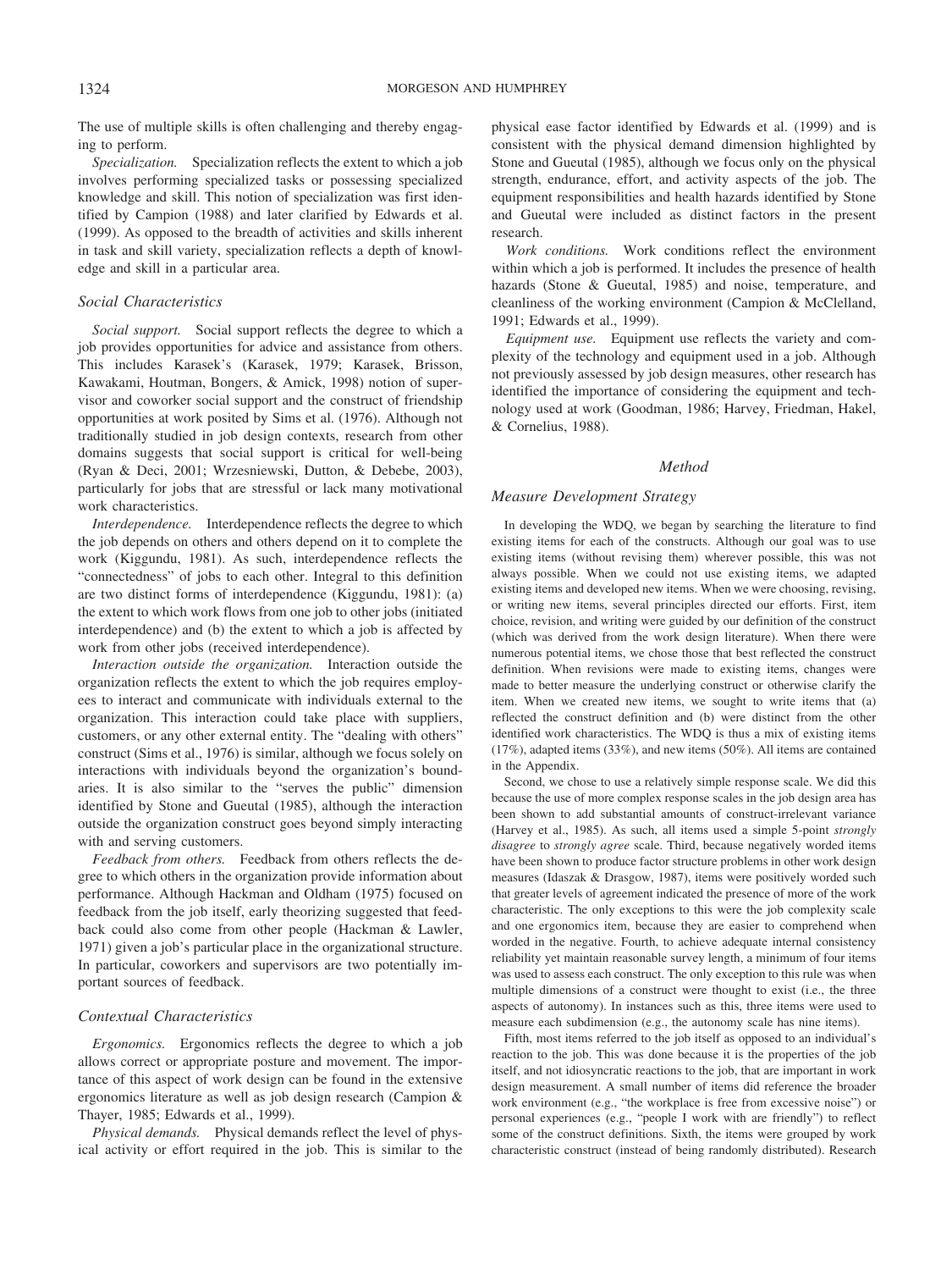has shown that grouping items has distinct psychometric advantages, particularly with work characteristics (Schriesheim, Solomon, & Kopelman, 1989).

## *Procedure*

As part of a management course assignment, junior- and senior-level business students analyzed the job of a family member or acquaintance (job incumbent) who had worked full time for at least 10 years. There were two parts to this assignment. In the first part, the student administered a paper-and-pencil version of the WDQ to the job incumbent. After the job incumbent completed the WDQ, the student interviewed the job incumbent to find out more information about the job, such as the key tasks and duties of the job. Following this, the student used the knowledge gained to identify the *Dictionary of Occupational Titles* (DOT; U.S. Department of Labor, 1991) and O\*NET job codes for the specific job being analyzed. Collecting such detailed data on the job was done to ensure identification of the correct job codes.

The business students identified the job incumbents (generally a family member with considerable work experience) and interviewed and administered the WDQ to them. Thus, although the job incumbent completed the WDQ, the business students were responsible for searching the O\*NET and DOT for the appropriate job or occupational codes. This particular sampling strategy was employed so that data could be collected on a wide range of different jobs given that the substantive hypotheses were to be tested at the job level. Similar sampling strategies have been used when the goal has been to sample a wide range of different jobs (see Raymark, Schmit, & Guion, 1997).

#### *Sample*

Participants were 540 job incumbents who held 243 distinct jobs. This sample included most major occupational groups. Participants were approximately 48 years old, had worked in their current job for 15 years, and

Table 1

*Incumbent Population by Occupation*

58% were men. Table 1 presents the number of incumbents, their age, work experience, and sex by occupational group. The occupational groups used in Table 1 were taken from the Standard Occupational Classification (SOC) developed and used by the U.S. Department of Commerce (2000).

Although its purpose is primarily descriptive, Table 1 presents several interesting pieces of information. First, of the 23 SOC occupational groups, 22 are represented in our sample (with building and grounds cleaning being the exception). Second, although perhaps not unexpected because of the sampling method, professional jobs (e.g., management, business and financial) were more heavily weighted in our data set than nonprofessional jobs (e.g., transportation and material moving, construction and extraction). Third, within all occupations, the job experience of incumbents was high. This suggests that incumbents have had enough time to experience all the work characteristics present in the job.

## *Results*

#### *Factor Structure of the WDQ*

In developing a comprehensive measure of work, one key issue involves understanding its underlying structure. Although it is possible to identify and discuss a range of work design characteristics, it is not clear whether each of these aspects is distinct. As such, it is important to articulate alternative structures. There has been some suggestion that the domain of work design characteristics can be summarized in terms of the four broad categories used to organize the preceding literature review (i.e., task, knowledge, social, and contextual work characteristics). Yet, the current review argues against such a reductionist viewpoint by suggesting there are at least 18 distinct aspects of work design. This is considerably more differentiated than previous conceptualizations and derives from the literature reviewed earlier. In addition, there are potentially other, more complex conceptualizations of work.

|                                                |                  |       | Age<br>(years) |       | Job experience<br>(years) |                          |
|------------------------------------------------|------------------|-------|----------------|-------|---------------------------|--------------------------|
| SOC occupation category                        | $\boldsymbol{n}$ | M     | SD             | M     | SD                        | <b>Sex</b><br>$(\%$ men) |
| Management                                     | 177              | 49.28 | 6.87           | 12.79 | 9.63                      | 72                       |
| Business and financial                         | 46               | 48.47 | 6.01           | 15.53 | 9.43                      | 56                       |
| Computer and mathematical                      | 14               | 44.00 | 8.46           | 8.84  | 7.35                      | 64                       |
| Architecture and engineering                   | 21               | 48.48 | 8.76           | 17.23 | 9.63                      | 90                       |
| Life, physical, and social science             | 10               | 49.00 | 7.20           | 20.77 | 8.44                      | 50                       |
| Community and social services                  | 13               | 48.92 | 6.72           | 16.12 | 7.84                      | 38                       |
| Legal                                          | 15               | 52.13 | 6.19           | 15.64 | 9.29                      | 53                       |
| Education, training, and library               | 50               | 52.04 | 5.61           | 19.82 | 9.63                      | 18                       |
| Arts, design, entertainment, sports, and media | 10               | 48.90 | 5.55           | 15.73 | 9.02                      | 40                       |
| Health care practitioners and technical        | 40               | 49.73 | 6.71           | 19.30 | 9.65                      | 43                       |
| Health care support                            | 3                | 55.33 | .58            | 9.61  | 3.18                      | $\Omega$                 |
| Protective service                             | 5                | 45.80 | 12.83          | 16.28 | 4.53                      | 80                       |
| Food preparation and serving related           | 10               | 36.10 | 10.08          | 11.79 | 7.87                      | 50                       |
| Personal care and service                      | $\overline{4}$   | 46.00 | 2.65           | 10.98 | 4.62                      | $\Omega$                 |
| Sales and related                              | 41               | 48.13 | 7.68           | 14.35 | 8.35                      | 68                       |
| Office and administrative support              | 37               | 43.61 | 8.78           | 12.72 | 11.29                     | 14                       |
| Farming, fishing, and forestry                 | 2                | 54.00 | 2.83           | 32.50 | 10.61                     | 100                      |
| Construction and extraction                    | 8                | 46.25 | 13.27          | 20.16 | 12.84                     | 100                      |
| Installation, maintenance, and repair          | 12               | 45.25 | 6.59           | 15.64 | 10.34                     | 100                      |
| Production                                     | 13               | 49.85 | 4.93           | 19.10 | 8.08                      | 85                       |
| Transportation and material moving             | 7                | 46.67 | 10.91          | 12.42 | 10.95                     | 100                      |
| Military specific                              | $\mathfrak{2}$   | 31.50 | 3.54           | 10.33 | 3.06                      | 100                      |
| Total                                          | 540              | 48.45 | 7.69           | 15.05 | 9.80                      | 58                       |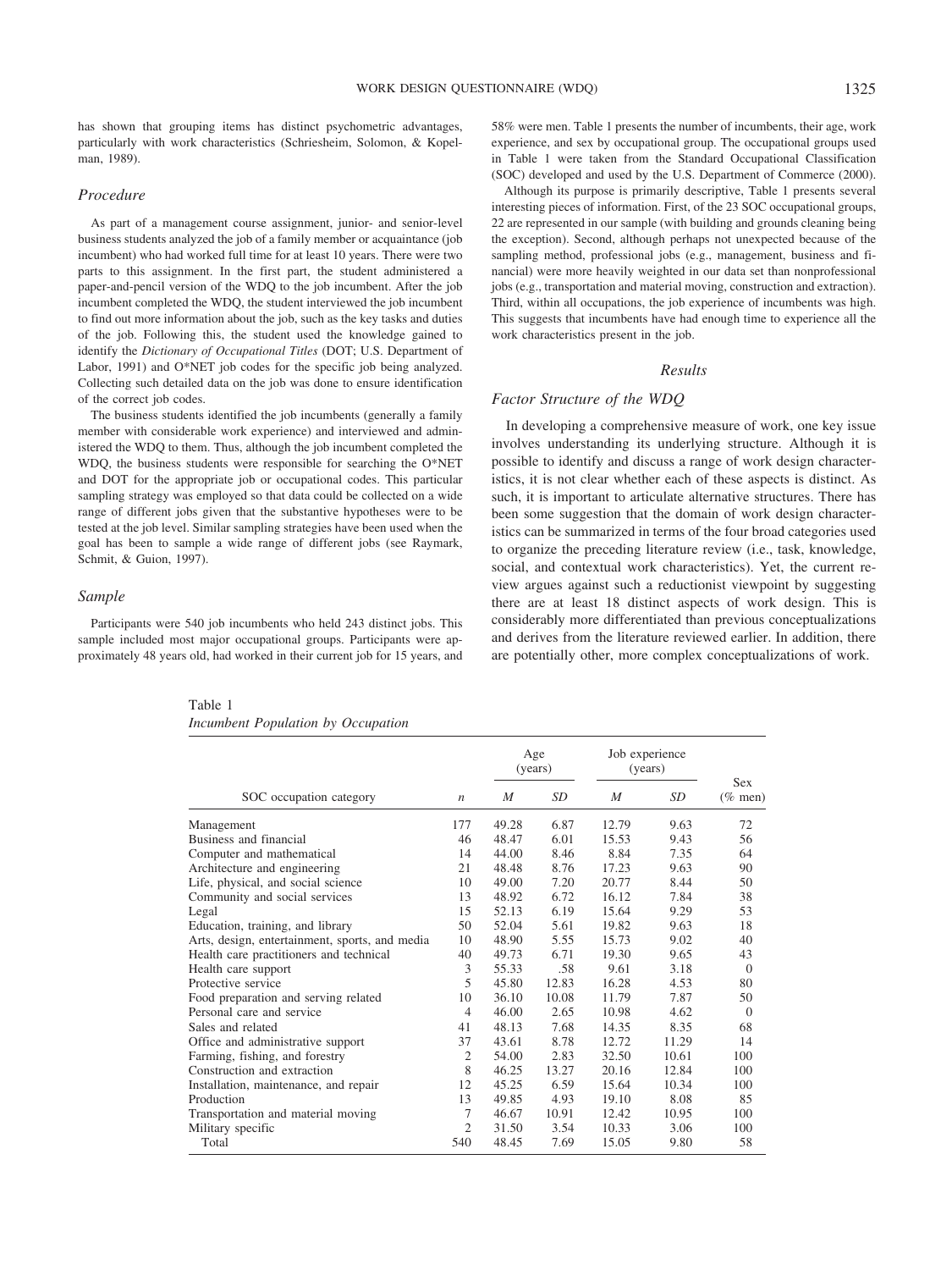To investigate the factor structure of the WDQ, we tested five different models using confirmatory factor analytic (CFA) techniques. A 4-factor model examines the four broad categories of work characteristics used to organize the literature review. An 18-factor model examines our a priori specified dimensions of work. A 19-factor model separates interdependence into its received and initiated components. A 20-factor model separates autonomy into its three components, which includes autonomy in work scheduling, decision making, and work methods. Finally, a 21-factor model separates both interdependence and autonomy into the identified components.

We evaluated the WDQ's factor structure by conducting several CFAs using EQS version 5.7b (Bentler, 1995). Using CFA techniques is more appropriate for our study than exploratory factor analysis (EFA) for two reasons. First, given that we had several competing possible factor structures, using CFA allowed us to directly test these competing models. Thus, our conclusions are based not only on the absolute fit of one model but also on the relative fit of alternative models. Second, as models are specified a priori when using CFA, researchers are less likely to capitalize on chance, as they often are with EFA (Fabrigar, Wegener, Mac-Callum, & Strahan, 1999).

We present four different fit indicators, each of which can be used to help interpret the fit of our model:  $\chi^2$ /*df* ratio, comparative fit index (CFI), the standardized root-mean-square residual (SRMR), and the root-mean-square error of approximation (RMSEA). For  $\chi^2$ /*df* ratio, a ratio of 2.0 has often been used to indicate good fit (Arbuckle, 1997). For CFI, higher values indicate better fit, with the value of .90 generally indicating good fit. In contrast, lower values on both SRMR and RMSEA indicate better fit. With SRMR, a value of .08 generally indicates good fit, whereas a value of .05 on RMSEA indicates good fit, and values between .05 and .08 indicate adequate fit. Finally, we compare alternative models by testing the change in  $\chi^2$  across models.

The results of our CFAs are presented in Table 2. First, the 4-factor model showed poor fit, as all fit statistics were off of the generally accepted levels. Second, the 18-factor solution showed adequate fit, with the SRMR and RMSEA reaching acceptable levels, whereas the CFI was slightly low and the  $\chi^2$ /*df* ratio was slightly high. In addition, this model was significantly better than the 4-factor model ( $\chi^2$  change = 13324, *df* change = 161, *p* < .001). Third, we tested the 19-factor model, which separated interdependence into 2 factors. The results of this analysis show that fit significantly increased ( $\chi^2$  change = 405, *df* change = 19,  $p < .001$ ) and all fit statistics reached acceptable levels. Fourth, we tested the 20-factor model, which separated autonomy into 3 factors. This model was significantly better than the 18-factor model ( $\chi^2$  change = 251, *df* change = 39, *p* < .001), although it was worse than the 19-factor model ( $\chi^2$  change = -154, *df* change  $= 20$ ,  $p < .001$ ). Finally, we tested the 21-factor solution. This model was the best model overall, with the lowest  $\chi^2$ /*df* ratio, SRMR, and RMSEA, and the highest CFI. In addition, this model was significantly better than the 18-factor ( $\chi^2$  change = 660, *df* change = 60,  $p < .001$ ) and 19-factor models ( $\chi^2$  change = 254, *df* change = 41,  $p < .001$ ). Thus, the 21-factor model, which separates interdependence into 2 factors and autonomy into 3 factors, fit our data the best. We averaged the items into scales for all subsequent analyses.

#### *Reliability of the WDQ Scales*

Table 3 presents the descriptive and psychometric statistics for all study measures (several measures in Table 3 will be introduced in Phase 2 of the study). The first two columns present the means and standard deviations. Overall, the WDQ scales demonstrate good variability with little evidence of floor or ceiling effects. The third column shows the internal consistency reliabilities. As a set, the WDQ scales demonstrate excellent internal consistency reliability. Average reliability (following an *r* to *z* transformation) was .87, and only the ergonomics scale was below .70, which some have suggested is a minimum level of reliability needed for psychometric adequacy (Nunnally & Bernstein, 1994).

The fourth and fifth columns present interrater reliability (intraclass correlations or ICC[2]; Bliese, 2000) and interrater agreement (*rwg*; James, Demaree, & Wolf, 1984; Kozlowski & Hattrup, 1992). The intraclass correlation used to index interrater reliability assesses the extent to which incumbent judgments of their jobs covary with each other relative to incumbents in other jobs. Interrater agreement reflects the absolute level of agreement across raters and thus assesses the extent to which raters make similar mean-level ratings. Generally, these statistics suggest that the incumbents within a job code agree on work characteristics. There are three exceptions: feedback from job, feedback from others, and initiated interdependence. These variables demonstrate essentially zero interrater reliability. This could be due to a lack of betweenjob variability in this sample or that perhaps these aspects of work are not stable characteristics of a job and instead reflect idiosyncratic elements of job holders. Yet, the high levels of interrater agreement would suggest that these are not idiosyncratic perceptions because multiple incumbents agreed in their perceptions. Clearly, additional research should be conducted on these scales to determine the reasons for low interrater reliability. Taken as a

Table 2 *Results of Confirmatory Factor Analyses*

| Model                             |       | df   | $\chi^2$ / <i>df</i> ratio | <b>SRMR</b> | <b>RMSEA</b> | <b>CFI</b> |
|-----------------------------------|-------|------|----------------------------|-------------|--------------|------------|
| 4-factor                          | 19010 | 2839 | 6.70                       | .12         | . 11         | .40        |
| 18-factor                         | 5686  | 2678 | 2.12                       | .06         | .05          | .89        |
| 19-factor (split interdependence) | 5280  | 2659 | 1.99                       | .06         | .04          | .90        |
| 20-factor (split autonomy)        | 5435  | 2639 | 2.06                       | .06         | .05          | .90        |
| 21-factor                         | 5027  | 2618 | 1.92                       | .06         | .04          | .91        |

*Note.* SRMR = standardized root-mean-square residual; RMSEA = root-mean-square error of approximation;  $CFI = \text{comparative fit index.}$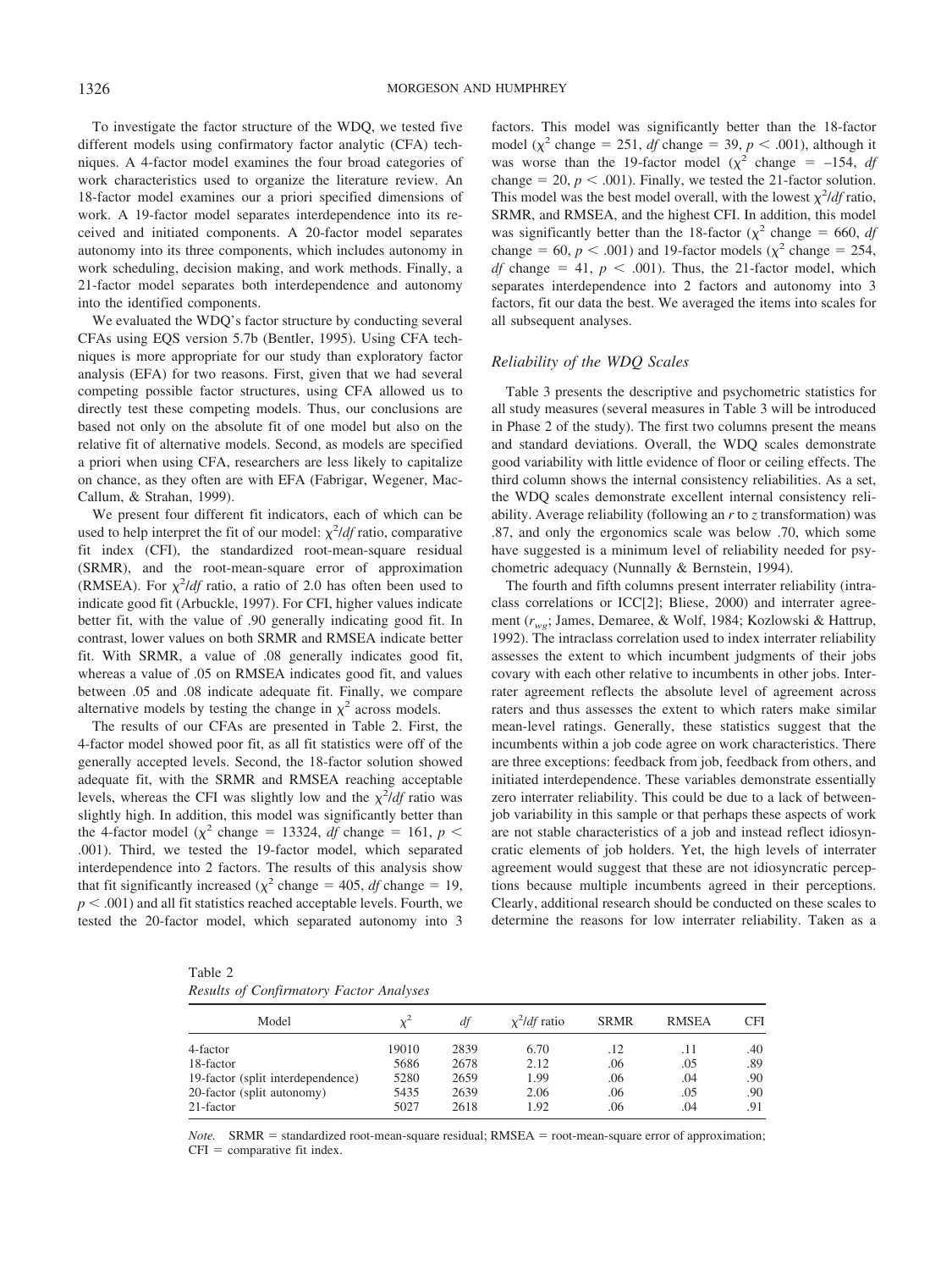| Construct                        | $\boldsymbol{M}$ | <b>SD</b> | Internal<br>consistency <sup>a</sup> | Interrater<br>reliability <sup>b</sup> | Interrater<br>agreement <sup>c</sup> |
|----------------------------------|------------------|-----------|--------------------------------------|----------------------------------------|--------------------------------------|
| Task characteristics             |                  |           |                                      |                                        |                                      |
| Work scheduling autonomy         | 3.93             | .89       | .85                                  | $.53***$                               | .76                                  |
| Decision-making autonomy         | 4.12             | .74       | .85                                  | $.46***$                               | .84                                  |
| Work methods autonomy            | 3.99             | .80       | .88                                  | $.44***$                               | .79                                  |
| Task variety                     | 4.13             | .69       | .95                                  | $.34***$                               | .91                                  |
| Significance                     | 3.95             | .81       | .87                                  | $.30***$                               | .80                                  |
| Task identity                    | 3.61             | .84       | .88                                  | $.21^*$                                | .77                                  |
| Feedback from job                | 3.91             | .64       | .86                                  | .01                                    | .82                                  |
| Knowledge characteristics        |                  |           |                                      |                                        |                                      |
| Job complexity                   | 3.85             | .73       | .87                                  | $.31***$                               | .81                                  |
| Information processing           | 4.31             | .67       | .87                                  | $.58***$                               | .92                                  |
| Problem solving                  | 3.78             | .83       | .84                                  | $.38^{\ast\ast}$                       | .83                                  |
| Skill variety                    | 4.24             | .59       | .86                                  | $.27***$                               | .90                                  |
| Specialization                   | 3.99             | .72       | .84                                  | $.29***$                               | .82                                  |
| Social characteristics           |                  |           |                                      |                                        |                                      |
| Social support                   | 4.12             | .52       | .82                                  | $.29***$                               | .91                                  |
| Initiated interdependence        | 3.56             | .82       | .80                                  | .14                                    | .68                                  |
| Received interdependence         | 3.69             | .86       | .84                                  | $.40***$                               | .75                                  |
| Interaction outside organization | 3.54             | 1.03      | .91                                  | $.51^{\ast\ast}$                       | .82                                  |
| Feedback from others             | 3.54             | .72       | .88                                  | .07                                    | .78                                  |
| Work context                     |                  |           |                                      |                                        |                                      |
| Ergonomics                       | 3.70             | .77       | .64                                  | $.42***$                               | .80                                  |
| Physical demands                 | 2.33             | 1.11      | .95                                  | $.53***$                               | .77                                  |
| Work conditions                  | 3.64             | 1.00      | .87                                  | $.58^{\ast\ast}$                       | .83                                  |
| Equipment use                    | 3.37             | .93       | .82                                  | $.41^{\ast\ast}$                       | .70                                  |
| Outcomes and correlates          |                  |           |                                      |                                        |                                      |
| Satisfaction                     | 4.25             | .56       | .86                                  | $.36***$                               | .92                                  |
| Training requirements            | 3.41             | 1.17      |                                      |                                        |                                      |
| Compensation requirements        | 52688            | 26101     |                                      |                                        |                                      |
| Data                             | 4.08             | 1.42      |                                      |                                        |                                      |
| Cognitive ability                | 3.01             | .69       |                                      |                                        |                                      |
| Information GWA                  | 3.40             | 1.03      |                                      |                                        |                                      |
| People                           | 3.18             | 2.17      |                                      |                                        |                                      |
| Communicate GWA                  | 3.03             | .90       |                                      |                                        |                                      |
| Physical ability                 | 1.13             | .82       |                                      |                                        |                                      |
| Performing physical GWA          | 2.31             | .72       |                                      |                                        |                                      |
| Physical work context            | 2.19             | .39       |                                      |                                        |                                      |

Table 3 *Means, Standard Deviations, Reliability, and Agreement Statistics*

*Note.* GWA = generalized work activities.

a Coefficient alpha.  $\binom{b}{r_{wg}}$   $r_{wg}$ .  $\binom{c}{p}$  .05. \*\* *p* < .01.

whole, however, these data suggest that it is appropriate to aggregate to the job level and there are high levels of agreement about a job's standing on the work characteristics.

## Phase 2: Exploring Construct Validity and Relationships With Outcomes

With the measurement properties thus established, the second phase of this research involved exploring the construct validity of the WDQ and relationships between the WDQ and several different outcome measures.

#### *Construct Validity*

For any new measure, another important task is to establish its construct validity. One way to assess the construct validity of the WDQ scales is to determine the extent to which they converge with existing published job or occupational databases, a strategy used by a number of researchers in the work design area (Campion, 1989; Gerhart, 1988; Spector & Jex, 1991). The cognitive abilityoriented, social- and interaction-related, and work context descriptors in the DOT and O\*NET were used to provide independent convergent and discriminant validity evidence for each of the major categories of work characteristics. Evidence that responses to the WDQ are related to these external measures would be powerful because it suggests that the measures correspond to some larger objective reality unaffected by perceptual biases.

First, we expected that the task characteristics in the motivational category would be largely independent of cognitive abilityoriented descriptors, in part because these work characteristics reflect how jobs are structured and performed but do not necessarily require additional job incumbent capabilities to perform the tasks associated with the job. In essence, differences in the nature of the work itself do not necessarily suggest that greater knowledge, skills, or abilities are needed. Perhaps the only exception to this would be task variety, which may place additional cognitive ability demands on the job. However, we did expect the knowledge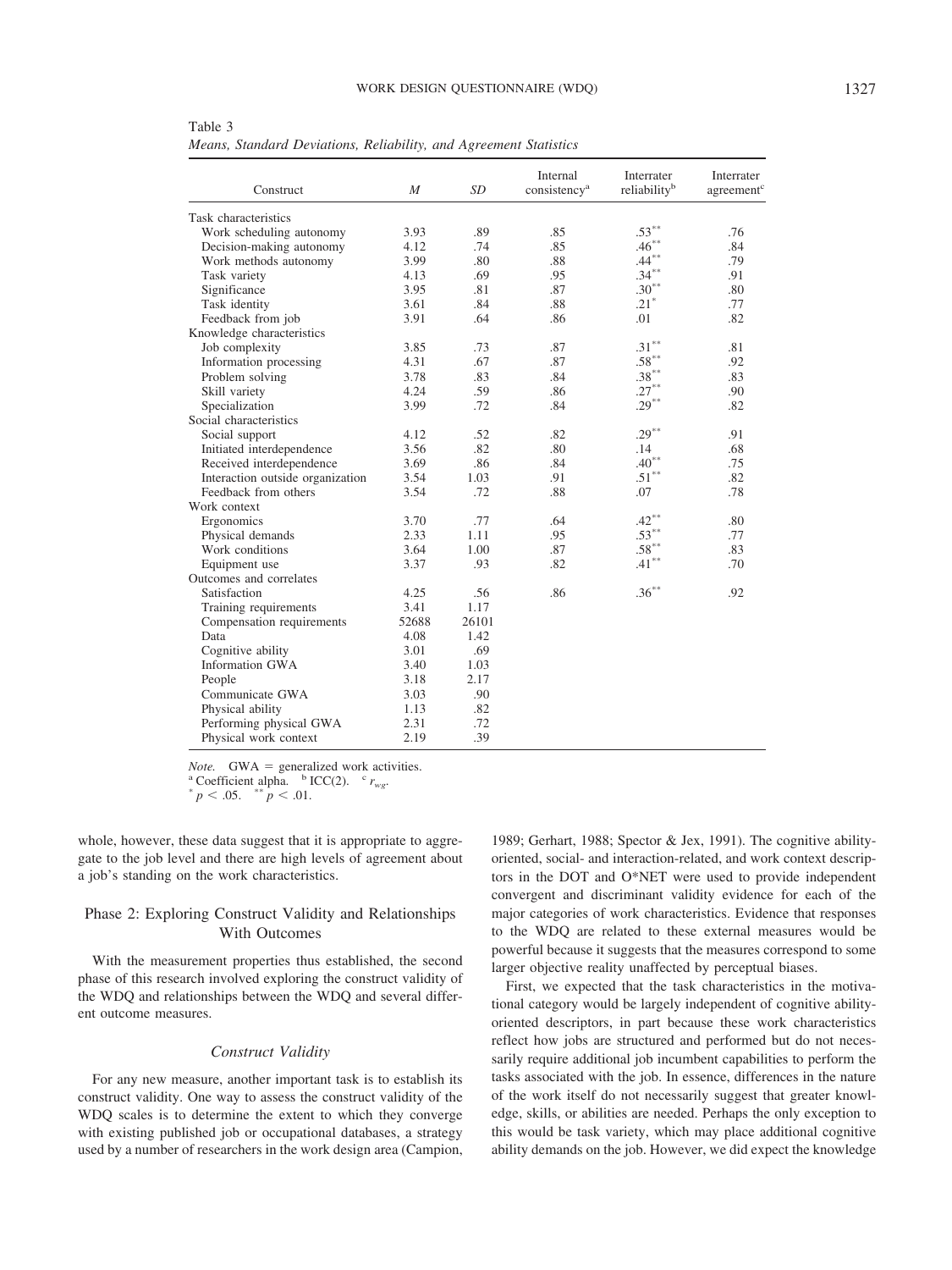characteristics to be positively related to cognitive ability-oriented descriptors for two reasons. First, the knowledge characteristics involve aspects of work that would require enhanced cognitive ability. For example, the kind of monitoring and problem analysis involved in the information-processing and problem-solving work characteristics reflect the enhanced mental demands that underlie this type of motivationally oriented work (Campion, 1989). Second, performing several complicated tasks (i.e., multitasking) and using a variety of different skills require enhanced self-regulation and the dedication of considerable cognitive resources, thereby increasing the ability requirements of work (Kanfer & Ackerman, 1989).

*Hypothesis 1:* (a) Task characteristics will be unrelated to cognitive ability-oriented descriptors; (b) knowledge characteristics will be positively related to cognitive ability-oriented descriptors.

Second, we expected that the social characteristics of initiated interdependence, received interdependence, and interaction outside the organization would be related to the extent to which the job involves working with, interacting, and communicating with others. This is likely to be the case because interdependence reflects the extent to which jobs are linked to others within and outside an organization, and interaction outside the organization is, by definition, interaction and communication with others. In contrast, we did not expect that social support or feedback from others would be related to working with, interacting, and communicating with others, as simply interacting with others will not necessarily result in receiving social support or feedback. That is, it is possible for one to interact with others without receiving advice and assistance (i.e., social support) or information about one's performance (i.e., feedback from others), as these social characteristics reflect behaviors that are more complex than simple interaction.

*Hypothesis 2:* (a) Initiated interdependence, (b) received interdependence, and (c) interaction outside the organization will be positively related to social- and interpersonally oriented descriptors; (d) social support and (e) feedback from others will be unrelated to social- and interpersonally oriented descriptors.

Third, we expected all of the work context characteristics to be related to a number of archival measures of work context, with positive relationships expected from physical demands and equipment use (signifying more physically demanding work) and negative relationships expected from ergonomics and work context (signifying less physically demanding jobs). This includes physical abilities from the O\*NET ability domain, performing physical and manual work activities from the O\*NET generalized work activity domain, and physical work conditions from the O\*NET work context domain. Given the similarity between the work context characteristics in the WDQ and the archival descriptors, these relations are likely to be the strongest of all the WDQ and archival descriptor relationships.

*Hypothesis 3:* The work context characteristics will be related to the archival physical demands and work environment descriptors.

#### *Differences Between Occupations*

Another way to validate the WDQ is to examine whether it is able to detect differences between occupations. That is, certain occupations are likely to have higher or lower levels of particular work characteristics. We examined four occupational differences in work characteristics.

First, we expected that jobs in professional occupations (e.g., managerial jobs) would be higher in both the broad set of knowledge characteristics and the three components of autonomy than jobs in nonprofessional occupations (e.g., transportation and material moving) because professional occupations, in contrast to nonprofessional occupations, generally involve complex, nonroutine work that requires flexible and adaptive behavior where higher levels of autonomy are present. Second, we expected jobs in nonprofessional occupations, as compared with those in professional occupations, to be higher in physical demands and lower on work conditions because these jobs generally involve more physical exertion in less than optimal work environments. Third, we expected jobs in occupations that involve the protection and promotion of human life (e.g., health care and protective services) to have higher levels of task significance because behavior in these occupations directly affects important outcomes (namely, people). Fourth, we expected jobs in sales occupations to be higher in interaction outside the organization because sales occupations are specifically focused on providing products and services to other organizations.

*Hypothesis 4a:* Jobs in professional occupations will have higher levels of knowledge characteristics and autonomy than jobs in nonprofessional occupations.

*Hypothesis 4b:* Jobs in nonprofessional occupations will have higher levels of physical demands and less positive work conditions than jobs in professional occupations.

*Hypothesis 4c:* Jobs in "human life" occupations will have higher levels of task significance than jobs in other occupations.

*Hypothesis 4d:* Jobs in sales occupations will have higher levels of interaction outside the organization than jobs in other occupations.

# *Relationships to Outcomes*

Finally, it is important that the WDQ enable opportunities for advancing work design theory. Given the expanded range of work characteristics measured, there are several opportunities for such a contribution. As research expanded the range of work design outcomes studied, it became clear that designing work according to the principles of a motivational model (the predominant model in organizational psychology) involved several distinct trade-offs (Morgeson & Campion, 2002, 2003). In particular, although increasing motivational work design had the benefit of improved affective outcomes (i.e., job satisfaction), it also had the cost of increased training and compensation requirements, two important human resource outcomes (Campion, 1988; Campion & Thayer, 1985; Morgeson & Campion, 2003).

The present distinction between task and knowledge characteristics and the resulting measures of each perhaps suggest a way to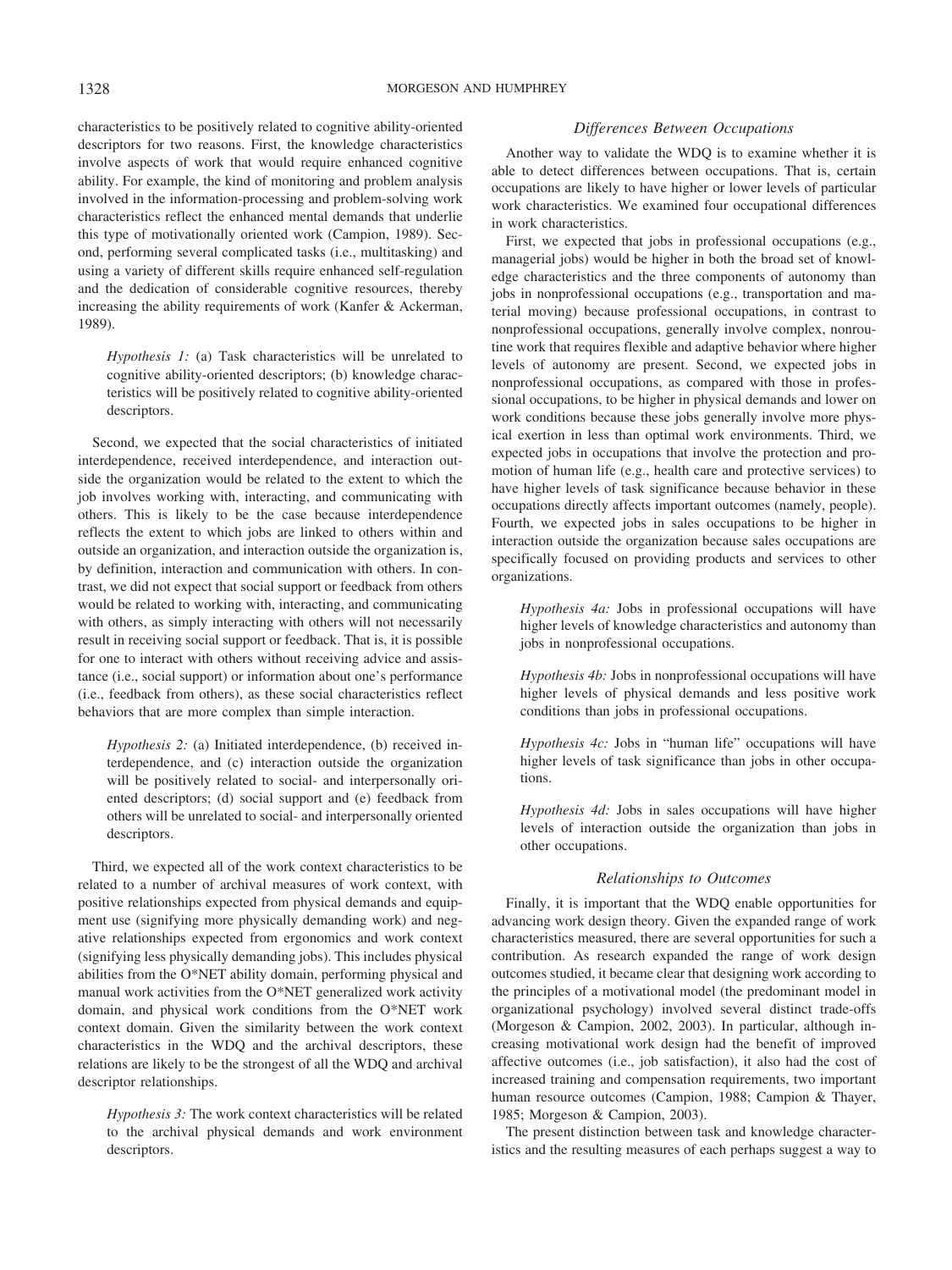mitigate this trade-off. Given the extensive research that has found a positive relationship between motivational characteristics and job satisfaction, it is likely that both task and knowledge characteristics will be positively related to job satisfaction (Fried & Ferris, 1987; Loher et al., 1985). Yet, it is likely that only knowledge characteristics will be positively related to training and compensation requirements. This is due to the fact that only changes to the knowledge-based aspects of work are likely to increase the number and level of knowledge, skills, and abilities required (Campion & Berger, 1990). In addition, as described earlier, knowledge characteristics are likely to be related to the mental demands of work, which are logically related to heightened training and compensation requirements.

*Hypothesis 5:* Both (a) task and (b) knowledge characteristics will be positively related to satisfaction; only knowledge characteristics will be positively related to (c) training and (d) compensation requirements.

As noted earlier and elsewhere (Morgeson & Campion, 2003; Seers & Graen, 1984), the social characteristics have often been ignored in the organizational literature. Yet, the social characteristics may also hold some promise for mitigating the trade-offs typically observed. In particular, social support has been found to be a valued aspect of work. In fact, there has been increasing recognition that individuals seek meaning through a connection with others (Wrzesniewski et al., 2003) and "warm, trusting, and supportive interpersonal relationships" are essential for human well-being (Ryan & Deci, 2001, p. 154). These kinds of positive work relationships are likely to be just as effective at producing positive affective outcomes as are the more traditionally studied motivational work characteristics. In addition, there is no reason to believe that increased social support would result in higher levels of training and compensation requirements, largely because positive interpersonal relationships have no impact on the mental demands of the work. In fact, training requirements may be lower for jobs high in social support because of the ability to rely on the positive relationships in learning new tasks or getting help when problems arise.

*Hypothesis 6:* Social support will (a) incrementally predict satisfaction beyond motivational work characteristics but will not be associated with (b) higher training or (c) compensation requirements.

#### *Method*

## *Sample*

The same sample of 540 job incumbents was used in Phase 2.

# *Archival DOT and O\*NET Measures*

We used ratings on the jobs in our sample on the data and people functions from the last version of the DOT (U.S. Department of Labor, 1991). The data function concerns information-processing or mental demands (ranging from synthesizing to comparing) and the people function concerns working with others (ranging from mentoring to taking instructions; Fine, 1955). Past research has generally shown these ratings to be reliable (Cain & Green, 1983). We did not use data from the things scale because we felt that O\*NET provides better measures of those aspects of work.

The O\*NET was developed by the U.S. Department of Labor as a replacement for the DOT (Peterson et al., 2001). It contains a variety of domains that describe the world of work and was designed to be applicable to all jobs. We used data from the ability, generalized work activities (GWA), and work context domains from the online O\*NET database. Specifically, we used cognitive (verbal and quantitative abilities) and physical (e.g., physical strength and endurance) ability ratings. The GWA constructs are composed of a set of behaviors performed by workers. From this domain, we used information/data processing, communicating/interacting, and performing physical and manual work activities. Finally, we used physical work context, which measures environmental factors within which work occurs. Research has demonstrated the reliability and validity of these measures (Peterson, Borman, Mumford, Jeannerete, & Fleishman, 1999; Peterson et al., 2001). We selected these particular measures from O\*NET because they are most closely related to the various WDQ scales.

#### *Occupations*

We created three broad occupational categories to test the occupationfocused hypotheses. First, nonprofessional occupations were composed of the jobs within the food preparation and serving-related; farming, fishing, and forestry; construction and extraction; installation; maintenance and repair; production; transportation and material moving; and militaryspecific occupations. In contrast, the professional occupation category was composed of the jobs in the remaining occupations. The "human life" category was composed of the jobs within the community and social services, health care practitioners and technical, health care support, and protective service occupations, whereas the "nonhuman life" category was composed of the jobs in the remaining occupations. Finally, the sales category was composed solely of the jobs in the sales occupation category.

#### *Outcome Measures*

We examined three different outcome measures. First, the job incumbents rated their own level of job satisfaction, using a 5-item scale ("Considering everything, I am satisfied with my job";  $\alpha = .86$ ) adapted from Campion (1988). We included a measure of satisfaction because it is the most commonly measured outcome variable in the work design area. In fact, virtually every job design study conducted has included a measure of job satisfaction (Fried & Ferris, 1987; Loher et al., 1985). We used a global measure of job satisfaction because a number of work characteristics have been thought to be related to affective reactions at work. Most work design theory hypothesizes a relationship between work design and job satisfaction and measures job satisfaction using a global measure (e.g., Campion, 1988; Campion & Thayer, 1985; Hackman & Oldham, 1975, 1980).

Second, we measured training requirements by using the job zone measure from the O\*NET database. Job zone ranks occupations on the level of experience and training necessary for job success. This measure parallels the specific vocational preparation measure previously included in the DOT and has been used in several other studies (e.g., Gerhart, 1988; Hadden, Kravets, & Muntaner, 2004). Finally, following past research (Glomb, Kammeyer-Mueller, & Rotundo, 2004), we measured compensation requirements with November 2003 wage data from the U.S. Bureau of Labor Statistics. This provided an estimate of the average yearly salary within a particular job. We used the O\*NET measure of training requirements and Bureau of Labor Statistics measure of compensation requirements primarily because they are external, objective measures of the relevant requirements. We chose not to ask incumbents because of potential perceptual biases and common method bias concerns. Given our focus on the job level, such external, objective measures are a strength of the current research.

## *Analysis Strategy*

When more than one respondent held the same job, data were aggregated to the job level. Analyses at the job level are particularly important because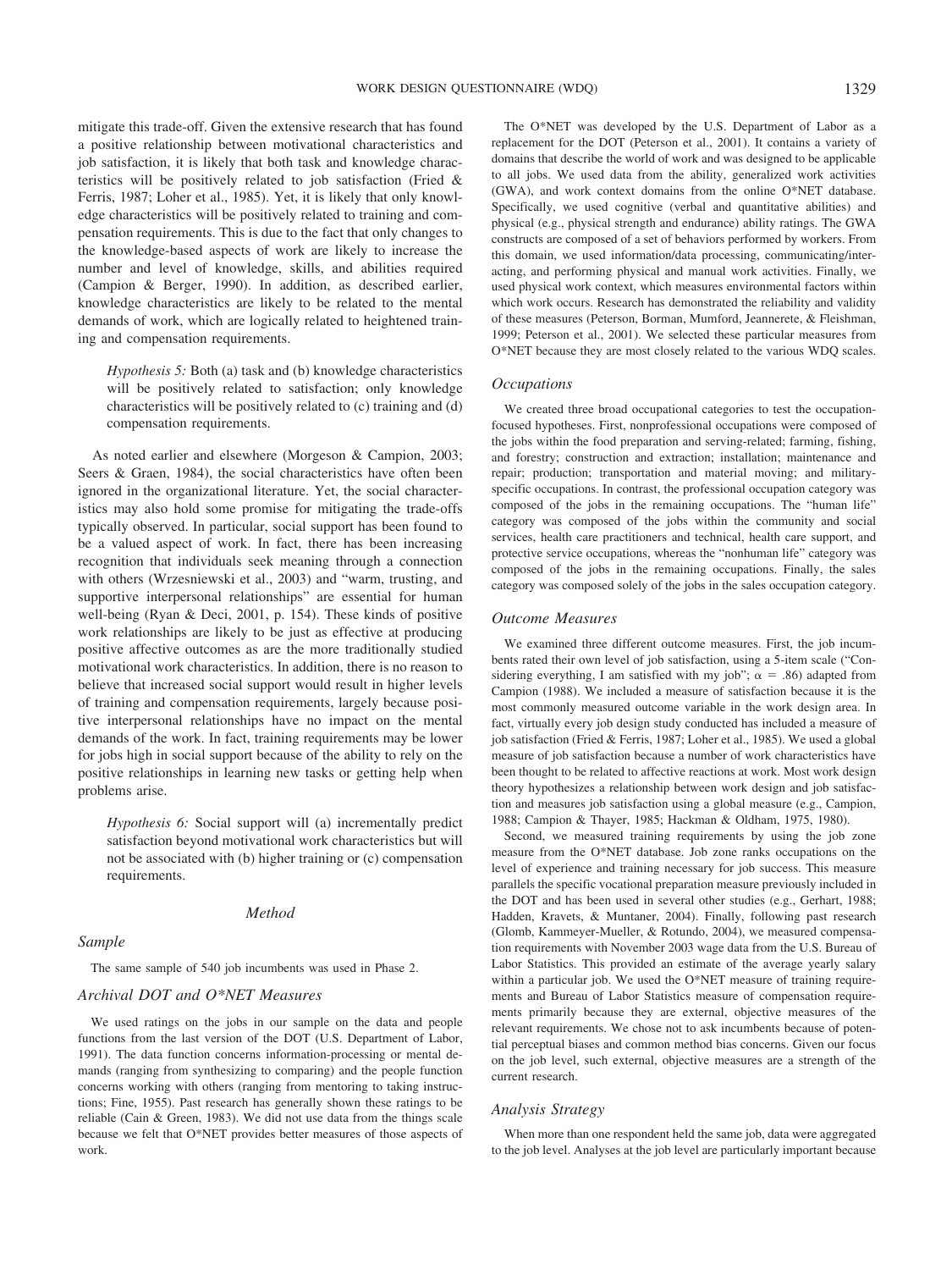| Table 4                                 |  |
|-----------------------------------------|--|
| Intercorrelations Among Study Variables |  |

| Construct                                                                                                                                                                                                                                                                                      | 1                                                                                                                      | $\mathfrak{2}$                                                                                                               | 3                                                                                                         | 4                                                                                       | 5                                                                                                       | 6                                                                                                           | 7                                                                                                | 8                                                                                                                         | 9                                                                                                                                         | 10                                                                                                                                                      | 11                                                                                                          | 12                                                                                                  | 13                                                                                                  |
|------------------------------------------------------------------------------------------------------------------------------------------------------------------------------------------------------------------------------------------------------------------------------------------------|------------------------------------------------------------------------------------------------------------------------|------------------------------------------------------------------------------------------------------------------------------|-----------------------------------------------------------------------------------------------------------|-----------------------------------------------------------------------------------------|---------------------------------------------------------------------------------------------------------|-------------------------------------------------------------------------------------------------------------|--------------------------------------------------------------------------------------------------|---------------------------------------------------------------------------------------------------------------------------|-------------------------------------------------------------------------------------------------------------------------------------------|---------------------------------------------------------------------------------------------------------------------------------------------------------|-------------------------------------------------------------------------------------------------------------|-----------------------------------------------------------------------------------------------------|-----------------------------------------------------------------------------------------------------|
| Task characteristics<br>1. Work scheduling autonomy<br>2. Decision-making autonomy<br>3. Work methods autonomy<br>4. Task variety<br>5. Significance<br>6. Task identity<br>7. Feedback from job                                                                                               | $.74***$<br>$.79***$<br>$.28^{\ast\ast}$<br>$.20***$<br>.05<br>$.26***$                                                | $.78***$<br>$.38^{\ast\ast}$<br>$.22***$<br>$-.01$<br>$.31***$                                                               | $.32***$<br>$.21***$<br>.02<br>$.34***$                                                                   | $.22***$<br>$-.12$<br>$.31***$                                                          | .01<br>$.16***$                                                                                         | .09                                                                                                         |                                                                                                  |                                                                                                                           |                                                                                                                                           |                                                                                                                                                         |                                                                                                             |                                                                                                     |                                                                                                     |
| Knowledge characteristics<br>8. Job complexity<br>9. Information processing<br>10. Problem solving<br>11. Skill variety<br>12. Specialization                                                                                                                                                  | $.20^{\ast\ast}$<br>$.38***$<br>$.39***$<br>$.38***$<br>$.15***$                                                       | $.26***$<br>$.44***$<br>$.46***$<br>$.46***$<br>$.20***$                                                                     | $.14*$<br>$.27***$<br>$.39***$<br>$.36***$<br>.11                                                         | $.35***$<br>$.45***$<br>$.46***$<br>$.39***$<br>$.22***$                                | $.25***$<br>$.42***$<br>$.21^{\ast\ast}$<br>$.35***$<br>$.50***$                                        | $-.10$<br>$-.02$<br>$-.19***$<br>$-.01$<br>$.16*$                                                           | .02<br>$.21^{\ast\ast}$<br>$.20***$<br>$.25***$<br>$.23***$                                      | $.58***$<br>$.42***$<br>$.47***$<br>$.29***$                                                                              | $.45***$<br>$.51^{\ast\ast}$<br>$.41***$                                                                                                  | $.49***$<br>$.20***$                                                                                                                                    | $.50***$                                                                                                    |                                                                                                     |                                                                                                     |
| Social characteristics<br>13. Social support<br>14. Initiated interdependence<br>15. Received interdependence<br>16. Interaction outside organization<br>17. Feedback from others                                                                                                              | $.23***$<br>$-.07$<br>$-.09$<br>$.32***$<br>$-.04$                                                                     | $.34***$<br>$-.05$<br>.06<br>$.30***$<br>.10                                                                                 | $.28***$<br>$-.12$<br>$-.05$<br>$.31***$<br>.05                                                           | $.33***$<br>.12<br>$.16*$<br>$.32***$<br>$.20***$                                       | $.13*$<br>.06<br>.03<br>$.23***$<br>$.14*$                                                              | .08<br>$.19***$<br>$-.03$<br>$-.26***$<br>.01                                                               | $.34***$<br>$.13*$<br>.09<br>$.15*$<br>$.42***$                                                  | .08<br>.10<br>.12<br>$.22***$<br>$-.07$                                                                                   | $.23***$<br>$.15*$<br>$.20***$<br>$.33***$<br>.08                                                                                         | $.13*$<br>.00<br>$.20^{\ast\ast}$<br>$.26***$<br>.07                                                                                                    | $.28***$<br>.01<br>.05<br>$.22***$<br>.05                                                                   | $.16*$<br>.11<br>.07<br>.11<br>$.13*$                                                               | .08<br>$.22***$<br>$.29***$<br>$.42***$                                                             |
| Work context<br>18. Ergonomics<br>19. Physical demands<br>20. Work conditions<br>21. Equipment use                                                                                                                                                                                             | $.33***$<br>$-.19***$<br>$.31***$<br>$-.04$                                                                            | $.30***$<br>$-.16*$<br>$.26***$<br>.01                                                                                       | $.34***$<br>$-.11$<br>$.27***$<br>$-.04$                                                                  | $.14***$<br>.00<br>.03<br>$.19***$                                                      | $.23***$<br>$-.06$<br>.08<br>$.16*$                                                                     | .01<br>.09<br>$-.07$<br>$.23***$                                                                            | .12<br>.06<br>.08<br>.05                                                                         | $.24***$<br>$-.32***$<br>$.15*$<br>$.15*$                                                                                 | $.36***$<br>$-.34***$<br>$.28***$<br>$.15^{\ast}$                                                                                         | $.25***$<br>$-.11$<br>$.19***$<br>.07                                                                                                                   | $.34***$<br>$-.17***$<br>$.22***$<br>$.32***$                                                               | $.13*$<br>.03<br>$-.02$<br>$.48***$                                                                 | $.33***$<br>$-.06$<br>$.24***$<br>.10                                                               |
| Outcomes and correlates<br>22. Satisfaction<br>23. Training requirements<br>24. Compensation requirements<br>25. Data<br>26. Cognitive ability<br>27. Information GWA<br>28. People<br>29. Communicate GWA<br>30. Physical ability<br>31. Performing physical GWA<br>32. Physical work context | $.47^{\ast\ast}$<br>.12<br>$.16^{\circ}$<br>.08<br>.01<br>.08<br>.12<br>.05<br>$-.09$<br>$-.10$<br>$-.18$ <sup>*</sup> | $.53***$<br>$.18*$<br>$.27***$<br>$.17***$<br>.06<br>$.17*$<br>$.24***$<br>$.17*$<br>$-.11$<br>$-.07$<br>$-.17$ <sup>*</sup> | $.44***$<br>.12<br>$.20***$<br>$.20***$<br>.02<br>.10<br>$.22***$<br>.07<br>$-.11$<br>$-.13$<br>$-.22***$ | $.23***$<br>.11<br>.13<br>.02<br>$-.01$<br>.06<br>.12<br>.08<br>$-.05$<br>.05<br>$-.10$ | $.33***$<br>$.16*$<br>$.23***$<br>.03<br>.09<br>$.19***$<br>$.13*$<br>.13<br>$-.13$<br>$-.08$<br>$-.12$ | $.13*$<br>$-.05$<br>$-.07$<br>$-.03$<br>$-.13$<br>$-.13$<br>$-.16*$<br>$-.23***$<br>$-.04$<br>$-.06$<br>.07 | $.22***$<br>.04<br>.05<br>$-.04$<br>$-.07$<br>$-.11$<br>$.15*$<br>.00<br>.03<br>$-.05$<br>$-.09$ | $.23***$<br>$.39***$<br>$.37***$<br>$.23***$<br>$.27***$<br>$.31***$<br>$.16*$<br>.12<br>$-.22***$<br>$-.13$<br>$-.22***$ | $.38***$<br>$.33***$<br>$.37***$<br>$.14*$<br>$.18*$<br>$.27***$<br>.12<br>.16 <sup>°</sup><br>$-.18^{\circ}$<br>$-.09$<br>$-.19^{\circ}$ | $.28***$<br>$.30***$<br>$.21^{\ast\ast}$<br>$.24***$<br>$.23***$<br>$.19***$<br>$.18^{\ast\ast}$<br>$.21***$<br>$-.13$<br>$-.02$<br>$-.19$ <sup>*</sup> | $.45***$<br>$.34***$<br>$.37***$<br>$.23***$<br>$.18*$<br>$.17*$<br>$.21***$<br>.09<br>.00<br>.05<br>$-.08$ | $.35***$<br>$.28^{\ast\ast}$<br>$.26***$<br>.03<br>.10<br>.08<br>.07<br>$-.08$<br>.12<br>.14<br>.11 | $.43***$<br>$-.09$<br>$-.10$<br>.09<br>$-.12$<br>$-.10$<br>$.14*$<br>.08<br>$-.06$<br>.03<br>$-.09$ |

*Note. n* ranges from 151 to 243. GWA = generalized work activities. \*  $p < .05$ . \*\*  $p < .01$ .

most work design theorizing has occurred at the job level (despite the fact that the majority of empirical tests have occurred at the individual level; Morgeson & Campion, 2003). As we specified directional hypotheses, results were interpreted with one-tailed significance tests.

#### *Results*

#### *Construct Validity of the WDQ*

We first tested Hypotheses 1–3, which concerned relationships between the WDQ constructs and archival DOT and O\*NET measures. Hypothesis 1a suggested that task characteristics (i.e., autonomy, task variety, task significance, task identity, and feedback from job) would not be related to the cognitive ability-oriented descriptors (i.e., DOT data function, cognitive ability, and information- and data-processing GWA). Across these task characteristics, only decision-making auton-

omy  $(r = .17, p = .01;$  Table 4) and work methods autonomy  $(r = .20, p = .002;$  Table 4) were significantly related to the data function, whereas the remainder of the task characteristics ranged in absolute magnitude between .03 and .08 (mean correlation of .01). Second, none of the task characteristics significantly related to cognitive ability, with correlations ranging in absolute magnitude from .01 to .13 (mean correlation of –.02). In addition, only task significance  $(r = .19, p = .004)$  and decision-making autonomy  $(r = .17, p = .02)$  were significantly related to information- and data-processing GWA, whereas the remaining characteristics ranged in absolute magnitude between .06 and .13 (mean correlation of .00). Because the power level in our study to find a small effect size  $(r = .10)$ was greater than .99 (Cohen, 1988), we concluded that the lack of significance and stability across the three measures suggests that there were only limited relationships between the WDQ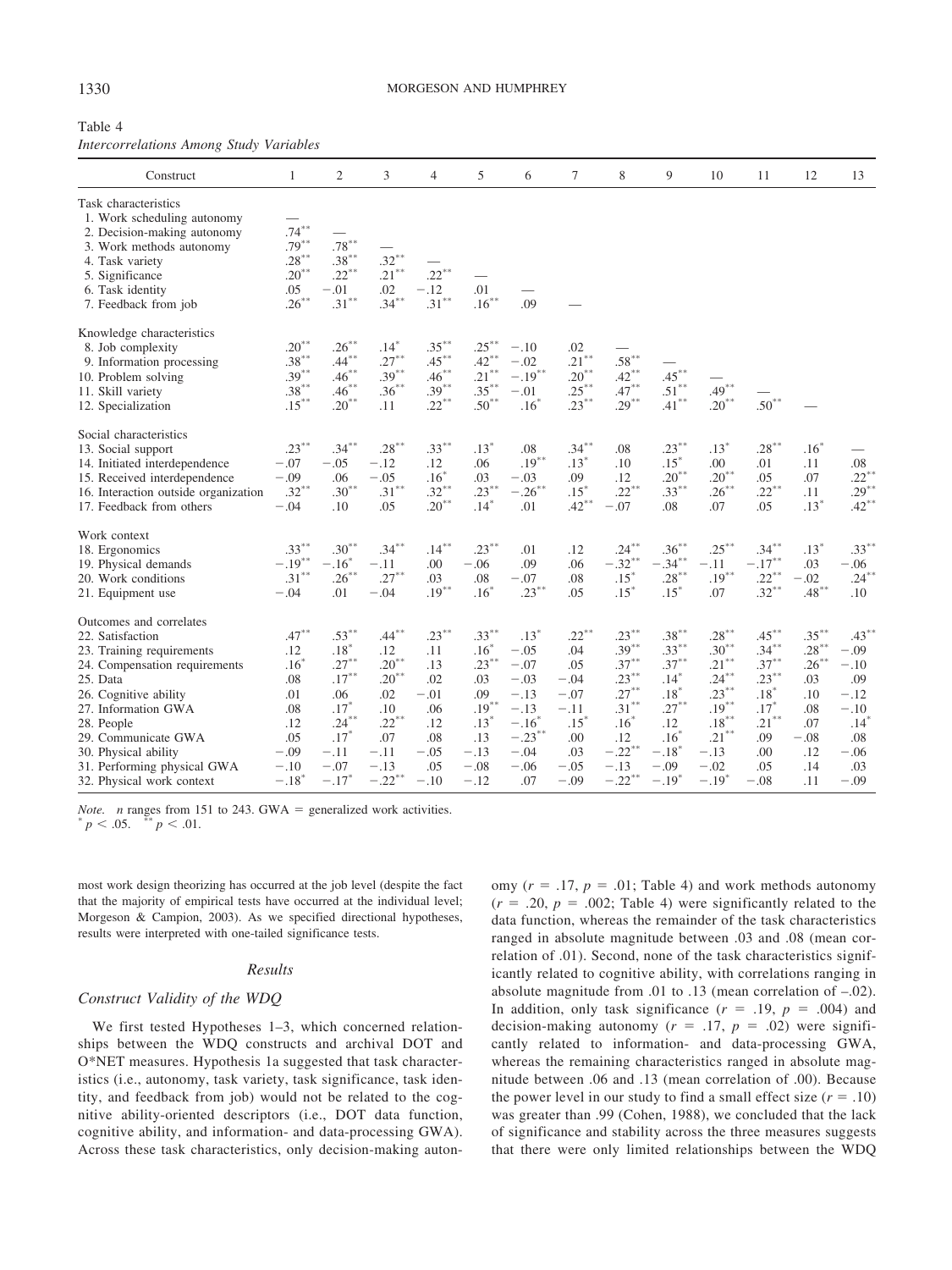|  |  |  |  |  | 14   15   16   17   18   19   20   21   22   23   24   25   26   27   28   29   30   31 |  |  |  |  |
|--|--|--|--|--|-----------------------------------------------------------------------------------------|--|--|--|--|

| $.56***$<br>.04<br>$.13*$                                                                   | $.18^{**}$<br>$.27^{**}$                                                                    | $\frac{1}{17}$                                                                             |                                                                                                |                                                                                                                                   |                                                                                                                                     |                                                                                                                                  |                                                                                                          |                                                                                           |                                                                                                                    |                                                                                        |                                                                               |                                                        |                                                                   |                                                         |                               |                      |          |
|---------------------------------------------------------------------------------------------|---------------------------------------------------------------------------------------------|--------------------------------------------------------------------------------------------|------------------------------------------------------------------------------------------------|-----------------------------------------------------------------------------------------------------------------------------------|-------------------------------------------------------------------------------------------------------------------------------------|----------------------------------------------------------------------------------------------------------------------------------|----------------------------------------------------------------------------------------------------------|-------------------------------------------------------------------------------------------|--------------------------------------------------------------------------------------------------------------------|----------------------------------------------------------------------------------------|-------------------------------------------------------------------------------|--------------------------------------------------------|-------------------------------------------------------------------|---------------------------------------------------------|-------------------------------|----------------------|----------|
| $-.10$<br>.11<br>$-.05$<br>$.21***$                                                         | .00<br>.08<br>$-.08$<br>.10                                                                 | $.27***$<br>$-.11$<br>$.21***$<br>$-.04$                                                   | .03<br>$.14*$<br>.02<br>.05                                                                    | $-.57***$<br>$.64***$<br>$-.11$                                                                                                   | $-.59***$<br>$.26***$                                                                                                               | $-.28***$                                                                                                                        |                                                                                                          |                                                                                           |                                                                                                                    |                                                                                        |                                                                               |                                                        |                                                                   |                                                         |                               |                      |          |
| $-.09$<br>$-.05$<br>.05<br>$-.02$<br>.07<br>$-.05$<br>$-.12$<br>$-.11$<br>.04<br>.05<br>.12 | $-.02$<br>$-.02$<br>.10<br>.09<br>.04<br>$-.07$<br>$-.01$<br>$-.04$<br>$-.01$<br>.05<br>.10 | $.24***$<br>.03<br>$.17*$<br>$.15*$<br>.13<br>.06<br>.12<br>$.20*$<br>$-.01$<br>.02<br>.02 | .08<br>$-.09$<br>$-.10$<br>$-.08$<br>$-.07$<br>$-.11$<br>$-.05$<br>.01<br>.02<br>.01<br>$-.02$ | $.29***$<br>$.19***$<br>$.27***$<br>$.27***$<br>$.17*$<br>$.35***$<br>$.23***$<br>$.23***$<br>$-.39***$<br>$-.22$ **<br>$-.31***$ | $-.05$<br>$-20^{**}$<br>$-27^{**}$<br>$-18^{**}$<br>$-.16*$<br>$-.39***$<br>$-.10$<br>$-.25***$<br>$.60***$<br>$.43***$<br>$.44***$ | $.20***$<br>$.23***$<br>$.32***$<br>$.30***$<br>$.20***$<br>$.38***$<br>$.22***$<br>$.33***$<br>$-43$<br>$-29$<br>$-44$<br>$-44$ | .12<br>.06<br>.05<br>$-.12$<br>.05<br>$-.13$<br>$-.13*$<br>$-.23***$<br>$.36***$<br>$.38***$<br>$.32***$ | $.18*$<br>$.15*$<br>$.15*$<br>$-.03$<br>.08<br>$.21***$<br>.01<br>$-.08$<br>.02<br>$-.12$ | $.68***$<br>$.40***$<br>$.53***$<br>$.67***$<br>$.30***$<br>$.37***$<br>$-.22$ **<br>$-.13$<br>$-.18$ <sup>*</sup> | $.35***$<br>$.54***$<br>$.62***$<br>$.24***$<br>$.28***$<br>$-.10$<br>$-.09$<br>$-.05$ | $.27***$<br>$.36***$<br>$.46***$<br>$.33***$<br>$-.30**$<br>$-.13$<br>$-.19*$ | $.74***$<br>.05<br>$.48***$<br>$-.04$<br>.13<br>$.15*$ | $.16^*$<br>$.58***$<br>$-.37***$<br>$-.09$<br>$-.15$ <sup>*</sup> | $.32***$<br>$-.09$<br>$-.21$ <sup>**</sup><br>$-.19***$ | $-.32***$<br>$-.03$<br>$-.05$ | $.58***$<br>$.64***$ | $.70***$ |

task characteristics and cognitive ability-oriented descriptors. In total, these data support Hypothesis 1a.

Next, we tested Hypothesis 1b, which predicted that knowledge characteristics (i.e., job complexity, information processing, problem solving, skill variety, and specialization) would be related to the cognitive ability descriptors. Four of the five knowledge characteristics significantly related to data (mean correlation of .17), cognitive ability requirements (mean correlation of .19), and information- and data-processing GWA (mean correlation of .21). The exception in all cases was specialization, which averaged a nonsignificant correlation of .07 across the three outcomes. Taken together, these results indicate support for Hypothesis 1b.

Implicit in Hypotheses 1a and 1b was that knowledge characteristics would more strongly relate to cognitive ability-oriented descriptors than would task characteristics. Using the average correlations among the knowledge characteristics, task characteristics, and the three cognitive ability-oriented descriptors, we tested for the significance of difference in these correlations (Cohen & Cohen, 1983). Results of these analyses first demonstrated that knowledge characteristics were more strongly related to data than were task characteristics,  $t(240) = 2.36$ ,  $r^2 = .02$ ,  $p = .01$ . This same pattern was demonstrated with both cognitive ability requirements,  $t(240) = 3.29$ ,  $r^2 = .04$ ,  $p < .001$ , and informationand data-processing GWA,  $t(240) = 2.60$ ,  $r^2 = .03$ ,  $p = .005$ . These results indicate that knowledge characteristics were more strongly related to cognitive ability-oriented descriptors than task characteristics, further supporting Hypothesis 1.

Hypothesis 2 focused on the WDQ social characteristics and social- and interpersonally oriented descriptors. More specifically, we predicted that (a) initiated interdependence, (b) received interdependence, and (c) interaction outside the organization would be positively related to the social- and interpersonally oriented de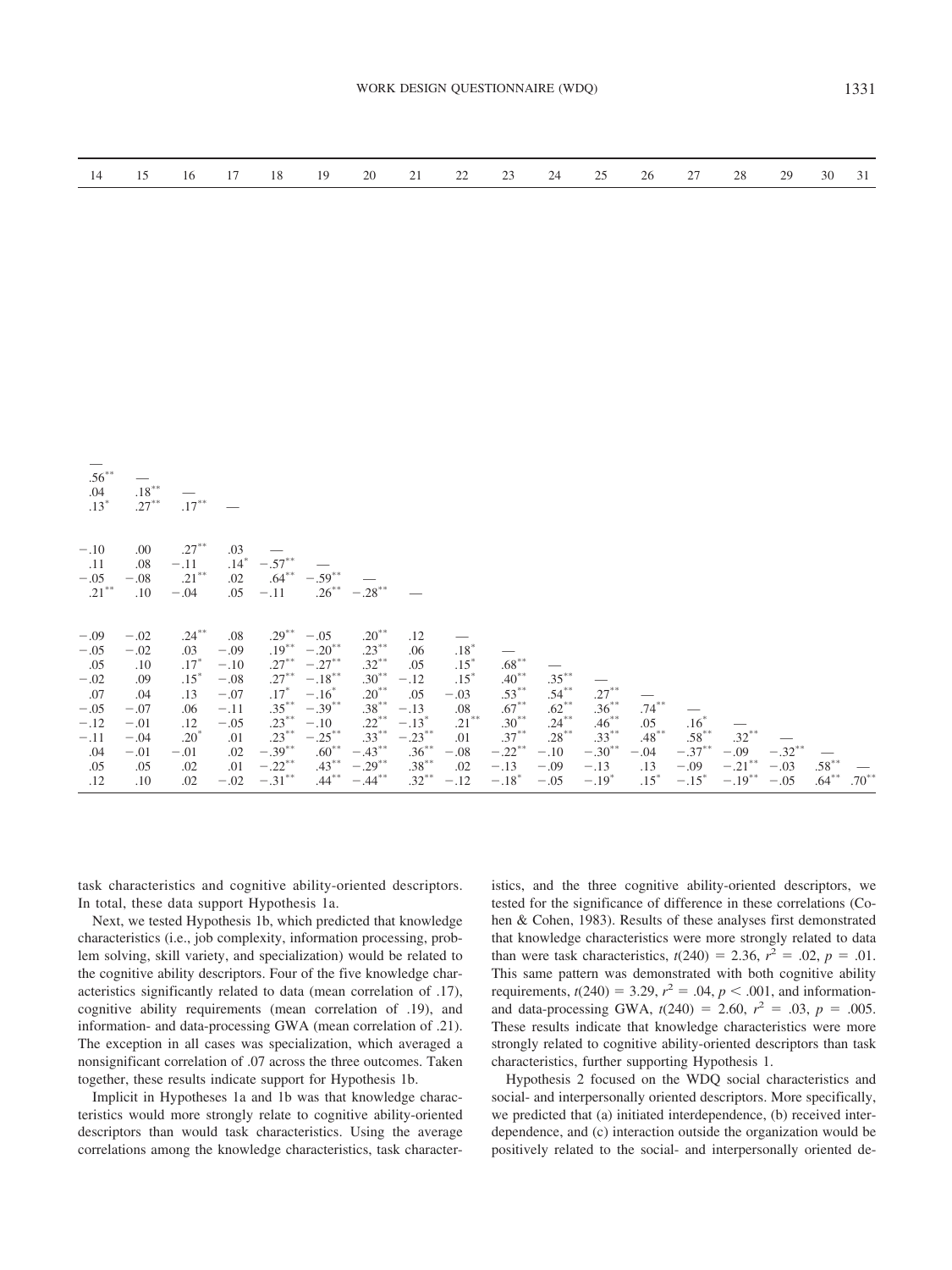scriptors (i.e., people and communicate GWA), whereas (d) social support and (e) feedback from others would be unrelated. As shown in Table 4, initiated interdependence was not related to either people  $(r = -.12, p = .07)$  or communicate GWA  $(r = -.11,$  $p = .14$ ), failing to support Hypothesis 2a. Similarly, received interdependence was not related to either people ( $r = -0.01$ ,  $p =$ .90) or communicate GWA ( $r = -.04$ ,  $p = .59$ ), failing to support Hypothesis 2b. In contrast, interaction outside the organization was significantly related to communicate GWA  $(r = .20, p = )$ .003) and people  $(r = .12, p = .04)$ , providing support for Hypothesis 2c. Turning to social support, we found that it demonstrated a significant relationship with people ( $r = .14$ ,  $p = .02$ ) but a nonsignificant relationship with communicate GWA  $(r =$  $.08, p = .13$ ), providing partial support for Hypothesis 2d. Finally, feedback from others did not demonstrate a significant relationship with either people ( $r = -.05$ ,  $p = .20$ ) or communicate GWA ( $r =$ .01,  $p = .43$ ), supporting Hypothesis 2e.

Hypothesis 3 predicted that the work context characteristics (i.e., ergonomics, physical demands, work conditions, equipment use) would be related to the archival physical demands and work environment descriptors (i.e., physical ability, performing physical GWA, and physical work context). As shown in Table 4, all four characteristics were significantly related to physical ability, with correlations ranging in absolute magnitude from .26 to .60 and in the hypothesized directions (mean of absolute value of correlations was .45). Second, we found a similar pattern of relationships with the performing physical work GWA, with the absolute magnitude of correlations ranging from .23 to .44 (mean of absolute value of correlations was .33). Finally, the work context WDQ constructs demonstrated the hypothesized relationships with physical work context, with the absolute magnitude of correlations ranging from .31 to .44 (mean of absolute value of correlations was .38). Thus, Hypothesis 3 was fully supported.

#### *Differences Across Occupations*

Our next set of hypotheses suggested that jobs within broad occupational categories would differ on certain work characteristics. First, Hypothesis 4a predicted that the knowledge characteristics and the three dimensions of autonomy would be higher for jobs in professional occupations than jobs in nonprofessional occupations. As shown in Table 5, jobs in professional occupations had higher levels of task complexity,  $t(239) = 4.37$ ,  $r^2 = .07$ ,  $p <$ .001, information processing,  $t(239) = 5.73$ ,  $r^2 = .12$ ,  $p < .001$ , problem solving,  $t(239) = 2.01$ ,  $r^2 = .02$ ,  $p = .05$ , skill variety,  $t(239) = 3.32, r^2 = .04, p = .001$ , work scheduling autonomy,  $t(239) = 2.90, r^2 = .03, p = .004,$  decision-making autonomy,  $t(239)$  $=$  3.20,  $r^2 = .04$ ,  $p = .002$ , and work methods autonomy,  $t(239) =$ 2.05,  $r^2 = 0.02$ ,  $p = 0.04$ . However, specialization did not differ across jobs,  $t(239) = .57$ ,  $r^2 = .00$ ,  $p = .57$ . Thus, Hypothesis 4a was supported for seven of the eight hypothesized work characteristics.

Second, Hypothesis 4b predicted that jobs in nonprofessional occupations would have higher levels of physical demands and less positive work conditions than jobs in professional occupations. Table 5 shows that this hypothesis was supported, as physical demands were significantly higher for jobs in nonprofessional occupations,  $t(239) = 9.68$ ,  $r^2 = .28$ ,  $p < .001$ , and work conditions were lower for jobs in nonprofessional occupations,  $t(239)$  =  $-8.32, r<sup>2</sup> = .22, p < .001$ . Third, Hypothesis 4c predicted that jobs

| Table 5                                      |  |
|----------------------------------------------|--|
| Means of Jobs Across Occupational Categories |  |

|                                  | Occupational category |                          |  |  |  |  |  |
|----------------------------------|-----------------------|--------------------------|--|--|--|--|--|
| Work characteristic              | Professional          | Nonprofessional          |  |  |  |  |  |
| Job complexity                   | 3.94                  | 3.12                     |  |  |  |  |  |
| Information processing           | 4.42                  | 3.81                     |  |  |  |  |  |
| Problem solving                  | 3.83                  | 3.55                     |  |  |  |  |  |
| Skill variety                    | 4.30                  | 3.98                     |  |  |  |  |  |
| Specialization                   | 4.00                  | 3.93                     |  |  |  |  |  |
| Work scheduling autonomy         | 4.00                  | 3.58                     |  |  |  |  |  |
| Decision-making autonomy         | 4.19                  | 3.80                     |  |  |  |  |  |
| Work methods autonomy            | 4.03                  | 3.76                     |  |  |  |  |  |
| Physical demands                 | 2.06                  | 3.60                     |  |  |  |  |  |
| Work conditions                  | 3.86                  | 2.62                     |  |  |  |  |  |
|                                  | Human<br>life-focused | Nonhuman<br>life-focused |  |  |  |  |  |
| Significance                     | 4.38                  | 3.87                     |  |  |  |  |  |
|                                  | <b>Sales</b>          | <b>Nonsales</b>          |  |  |  |  |  |
| Interaction outside organization | 4.37                  | 3.47                     |  |  |  |  |  |

*Note.* All means across occupational categories are significantly different except specialization.

in "human life"-focused occupations would have higher levels of task significance than other jobs. As shown in Table 5, this hypothesis was also supported, as the jobs in "human life"-focused occupations were significantly higher on task significance,  $t(239) = 3.56, r^2 = .05, p < .001$ . Finally, Hypothesis 4d predicted that jobs in sales occupations would be higher on interaction outside the organization. This hypothesis was also supported, as interaction outside organization was higher for jobs in sales occupations than other jobs,  $t(239) = 3.65$ ,  $r^2 = .05$ ,  $p < .001$ .

#### *Relationships Between the WDQ and Outcomes*

Our last set of hypotheses involved exploring whether a more complex conceptualization of work characteristics might be helpful in understanding some of the common work design trade-offs. First, Hypothesis 5 predicted that both (a) task and (b) knowledge characteristics would be positively related to satisfaction, whereas only knowledge characteristics would be positively related to (c) training and (d) compensation requirements. To test this, we examined the correlations between the task and knowledge characteristics and the work outcomes. First, as shown in Table 4, the five task characteristics were all significantly related to satisfaction, ranging in magnitude from .13 to .52 (mean correlation of .29). Similarly, Table 4 demonstrates that the five knowledge characteristics were all significantly related to satisfaction, ranging in magnitude between .29 and .39 (mean correlation of .34). This indicates full support for Hypotheses 5a and 5b.

Turning to Hypotheses 5c and 5d, we see that each of the seven knowledge characteristics correlated significantly with both training requirements (*r*s range from .28 to .39, mean correlation of .33) and compensation requirements (*r*s range from .21 to .37, mean correlation of .32). In contrast, the task characteristics did not demonstrate as strong a relationship with either training or com-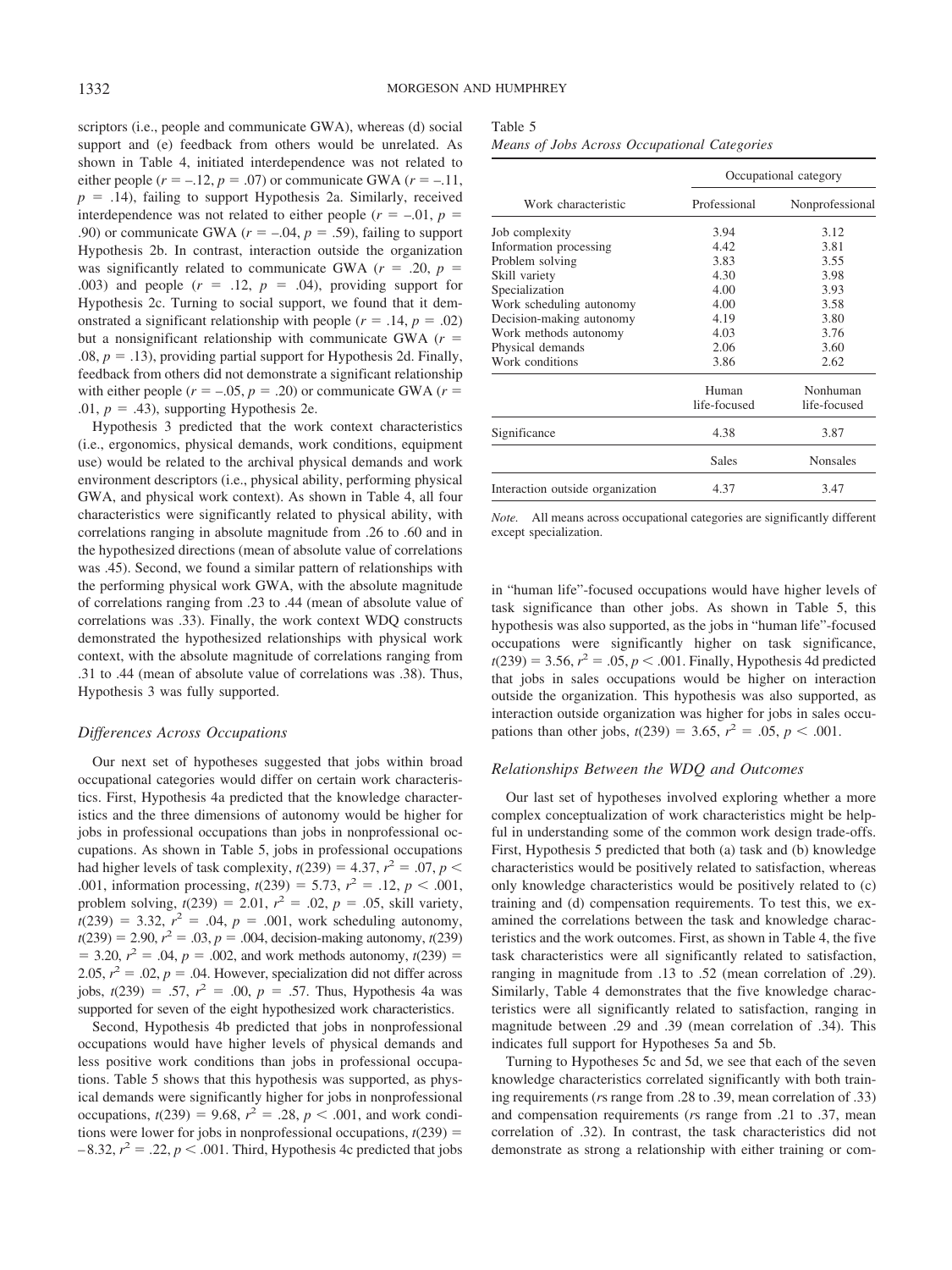pensation requirements. Both decision-making autonomy  $(r = .18, )$  $p = .01$ ) and task significance ( $r = .16$ ,  $p = .01$ ) demonstrated significant but small relationships with training requirements. In contrast, the other three task characteristics ranged in absolute magnitude between .04 and .12 (mean correlation of .10 across all task characteristics). Similarly, decision-making autonomy  $(r =$ .26,  $p = .001$ ), work methods autonomy ( $r = .19$ ,  $p = .01$ ), and task significance  $(r = .23, p = .001)$  demonstrated significant relationships with compensation requirements, whereas the other task characteristics ranged in absolute magnitude between .05 and .14 (mean correlation of .13 across all task characteristics). We then tested whether the average correlations across the knowledge characteristics were more strongly related to training and compensation requirements than the average correlations across the task characteristics. Results of this test showed that the knowledge characteristics were significantly more strongly related to training requirements,  $t(187) = 1.98$ ,  $r^2 = .02$ ,  $p = .02$ , than were the task characteristics, supporting Hypothesis 5c. However, the knowledge characteristics were not significantly more strongly related to compensation requirements,  $t(167) = 1.31$ ,  $r^2 = .01$ ,  $p = .10$ . Thus, these data do not support Hypothesis 5d.

Finally, Hypothesis 6 predicted that social support would (a) incrementally predict satisfaction beyond the motivational work characteristics, but that it would not be related to either (b) training or (c) compensation requirements. To test this hypothesis, we conducted a hierarchical regression, in which we first regressed satisfaction on the 10 motivational characteristics. This step explained 39% of the variance in satisfaction,  $F(12, 228) = 12.21$ ,  $p \leq .001$ . On the second step of the regression, we added social support. This step increased the  $R^2$  by .06,  $F(1, 227) = 24.02$ ,  $p <$ .001. Therefore, our results provide strong support for Hypothesis 6a.

We tested the other two hypotheses by both examining the zero-order correlations between social support and these outcomes and by again conducting a hierarchical regression with these two other outcomes. As shown in Table 4, social support demonstrated a nonsignificant relationship with both training requirements  $(r =$  $(-.09, p = .11)$  and compensation requirements ( $r = -.10, p = .10$ ). We next conducted a hierarchical regression in which training requirements were regressed on the 10 motivational characteristics. The motivational characteristics explained 23% of the variance in training requirements,  $F(12, 177) = 4.52$ ,  $p < .001$ . When social support was added in the second step, it explained an additional 2% of the variance in training requirements, *F*(1, 176) change  $= 5.49$ ,  $p = .02$ . Interestingly, the sign of the beta was negative for social support, meaning that increasing the level of social support was negatively related to the amount of training necessary on the job.

We next turned to compensation requirements, conducting the same hierarchical regression. The 10 motivational traits explained 23% of the variance in compensation requirements,  $F(12, 156) =$ 4.46,  $p < .001$ . In the second step, social support once again entered negatively, explaining an additional 4% of the variance in compensation requirements,  $F(1, 155)$  change = 8.15,  $p = .005$ . Taken together, these results provide some support for both Hypotheses 6b and 6c, although it appears that social support has the opposite relationship with training and compensation requirements than its relationship with satisfaction.

## Discussion

In this research, we sought to develop a comprehensive work design measure by using the extant literature and adapting or creating scales to measure theoretically distinct work characteristics. The resulting WDQ was administered to 540 job incumbents in 243 different jobs. CFAs indicated support for a 21-factor solution, and psychometric analyses indicate that the scales are reliable at both the individual and job levels. The WDQ scales were related to archival DOT and O\*NET measures in theoretically meaningful ways, and the WDQ was able to detect expected differences in work characteristics between occupations, providing construct validity evidence. Finally, we found differential relationships between the work characteristics and satisfaction, training, and compensation requirements. This offers some new possibilities for addressing common work design trade-offs.

An obvious question about the WDQ concerns the extent to which it is "better" than existing measures and whether it represents a distinct and new contribution to the work design area. The WDQ makes at least seven distinct contributions to work design research. First, the WDQ is the most comprehensive measure of work design currently available. As such, it represents an integration of more than 40 years of work design research into a single parsimonious measure. Recent research (Edwards et al., 1999, 2000) has shown deficiencies in even the most comprehensive measures previously available. Second, the numerous problems identified in existing measures have been corrected in the WDQ. For example, overly complex response scales and negatively worded items have been shown to create psychometric problems in the measurement of work characteristics (Harvey et al., 1985; Idaszak & Drasgow, 1987). These problems are minimized in the WDQ.

Third, the internal consistency reliability of the WDQ scales is almost uniformly high (the ergonomic factor is the sole exception; average reliability across all the scales was .87). In fact, the reliability of the WDQ scales is much higher than the reliability of the most commonly used work design measure, the JDS. Taber and Taylor (1990) meta-analytically summarized the internal consistency reliability of the JDS scales. They found that the reliabilities ranged from .65 to .70, with an average reliability of .68. Thus, the WDQ represents a considerable improvement over the JDS. Fourth, previous work design research has found inconsistent factor solutions when examining the dimensionality of work. Using CFA techniques (it is interesting to note that much of the work design research has used less rigorous EFA), we found excellent support for a 21-factor model. This not only lends support to our more complex categorization scheme, it provides a model that can guide further research and application.

Fifth, we found evidence that the WDQ scales related meaningfully with independent job-based databases. Although previous work design research also has done this, we used a more extensive and contemporary (i.e., O\*NET) set of external measures. This provides needed construct validity evidence, suggesting that the WDQ can assess objective job properties (as opposed to subjective job incumbent perceptions). Sixth, the WDQ was able to identify expected differences in various occupations. This suggests that the WDQ could be helpful in differentiating among occupations when used in organizational contexts for job classification or compensation purposes. Seventh, the WDQ, and the model that underlies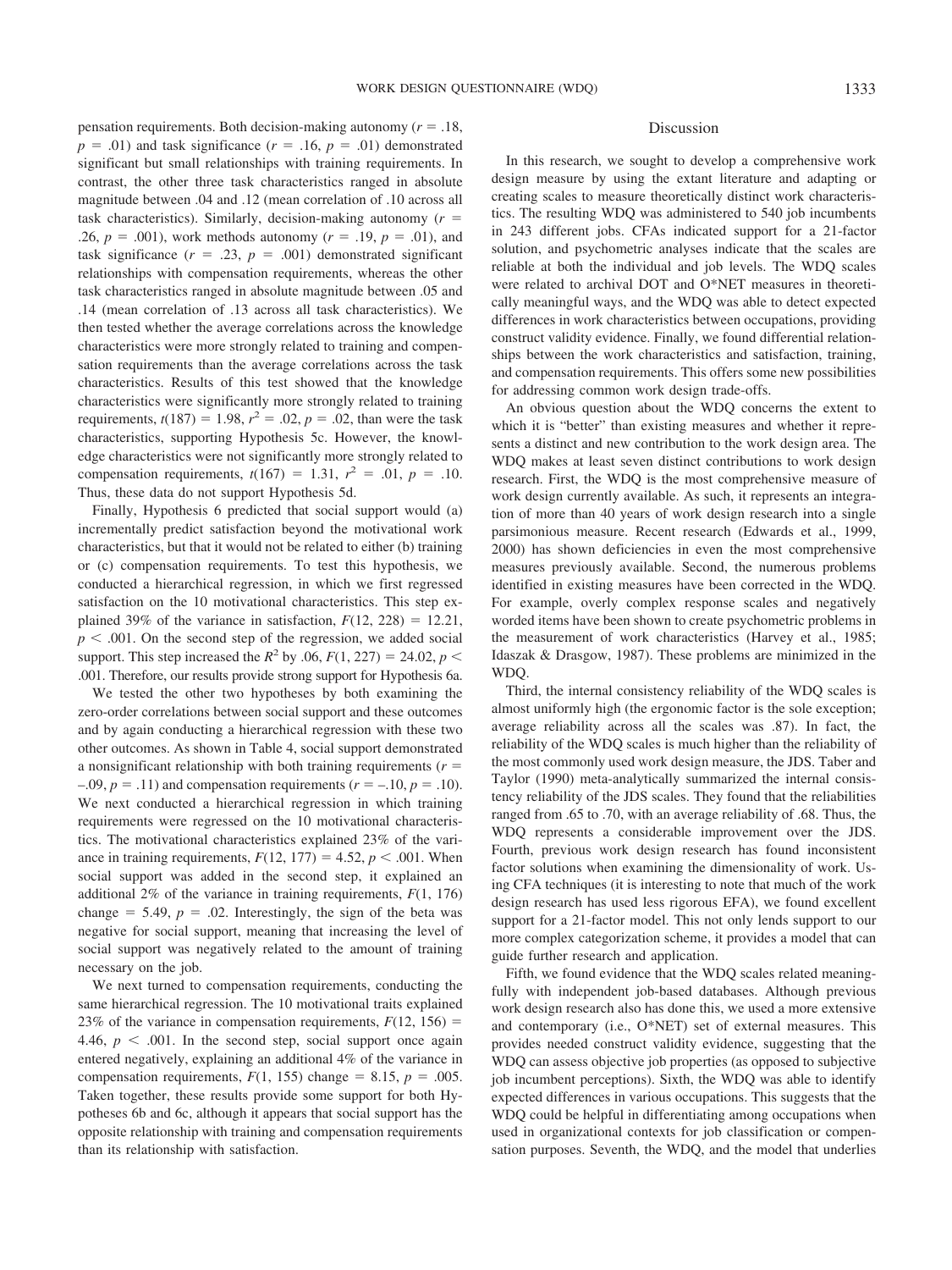it, opens new avenues for work design theory. For example, the present findings suggest that the work design trade-offs commonly observed might be avoided if certain work characteristics are emphasized. This represents a new theoretical insight that has only been speculated about in the past (Morgeson & Campion, 2002, 2003).

## *Implications for Designing and Redesigning Work*

One of the challenges facing individuals charged with designing or redesigning work concerns the variety of changes that can be made to a job and exactly what to change to achieve different redesign goals. Because the WDQ assesses 21 distinct work characteristics, the range of design choices is much greater than those in existing measures (e.g., the JDS, Job Characteristic Inventory, MJDQ). For example, if the goal of the redesign is to increase satisfaction, a range of design options is possible. Increasing virtually any of the motivational characteristics would serve to increase satisfaction. Yet, depending on the specific choices made, the job will take on a decidedly different character. Increasing the dimensions of autonomy will produce a distinctly different job than increasing skill or task variety. Related to this, it may be that certain jobs are already high on one of the motivational characteristics and that additional increases are simply not feasible or will have negligible effects on satisfaction. The WDQ enables an assessment of these different work characteristics so a wide range of options can be considered.

Morgeson and Campion (2002) provided an example of how a tool such as the WDQ might be used to redesign work. In their redesign process, task clusters for each job were rated in terms of their motivational and mechanistic properties, as well as their interdependence. This information was a key input when decisions were made about how to reconfigure jobs. Because the WDQ provides a much wider set of work characteristics (compared with Morgeson & Campion, 2002) to consider when redesigning jobs, it potentially provides more redesign options. For example, depending on the redesign goals, task clusters can be rated on any of the 21 WDQ scales. This is likely to offer more ideas about the changes that can be made to a particular set of jobs.

Another problem often encountered when redesigning existing jobs is that some changes are simply impossible to make. For example, increasing information processing or task variety may produce job overload in already complex jobs. If satisfaction is a desired outcome, however, this research suggests that there are several design options. Given their relationships with satisfaction, increases in social support or specialization might be appropriate. Without information on these characteristics, however, such choices are unlikely to be considered. Perhaps it is not surprising that these alternative routes to satisfaction have received little research attention.

Another issue when considering work redesign concerns whether organizations actually use measures such as the WDQ when redesigning work. It may be that redesign is more organic in nature, without any systematic process. We imagine that in many instances changes in work are incremental and occur without any sort of systematic plan. In fact, some recent research has suggested that individuals do alter their roles in ways that are consistent with their skills and abilities (Morgeson, Delaney-Klinger, & Hemingway, 2005). Yet, it is also true that a number of organizations have adopted a more systematic approach and have used questionnaires such as the WDQ. For example, Campion and McClelland (1991, 1993) and Morgeson and Campion (2002) documented work redesigns that were based, in part, on questionnaire results. In addition, the JDS was explicitly forwarded as a tool that can be used in a redesign context (Hackman & Oldham, 1975). For example, Hackman and Oldham (1975) suggested that the JDS "is designed to be of use both in the *diagnosis* of jobs prior to their redesign, and in *research and evaluation* activities aimed at assessing the effects of redesigned jobs on the people who do them. We believe that use of such an instrument to diagnose the motivational properties of jobs prior to redesign should aid change agents in wisely planning and implementing work redesign projects" (pp. 159 –160). We hope that the WDQ is used to enhance work redesign.

Finally, one of the challenges associated with designing or redesigning work is potential individual differences in job incumbent attitudes and values and their responses to their working environment (Campion et al., 2005). The accumulated evidence suggests that there may be some moderators of the work characteristics– outcomes relationships (Morgeson & Campion, 2003). Yet, there are at least two reasons why such differences should not pose a major obstacle to work design interventions. First, when jobs are being designed for multiple employees, it is best to focus on the average or typical employee. Tailoring jobs to the individual preferences of each current incumbent is not only costly, but the jobs may not be well suited to future incumbents with different preferences. Second, the relationships between the work design characteristics and outcomes tend to be in the same direction for all employees, even if they differ in strength between employees. For example, although some employees may respond more positively to motivational characteristics, the relationship is rarely negative. That is, typically all employees respond positively to motivating work, but some employees respond more positively than others (White, 1978).

#### *Implications for Work Design Theory*

Other findings highlight less well-studied phenomena and identify potential new areas of inquiry. For example, the notion that motivational work characteristics reflect the underlying mental demands of work was supported and refined in this study. We explicitly measured task and knowledge characteristics, which had differential relationships with archival cognitive ability measures. This contributes to work design research because it provides a more complex view of work design and suggests that future research might want to assess the ability of job incumbents and determine whether these abilities moderate the relationship between work characteristics and various outcome measures, research that has been sorely lacking up to this point (Fried & Ferris, 1987). Bringing an ability-oriented perspective to work design may prove more fruitful than previous need-based investigations (e.g., growth need strength explanations) and may add to our understanding of person–job fit (Edwards, 1991). Given recent research that shows that job incumbents change their roles in ways that are consistent with their abilities (Morgeson et al., 2005), articulating the conceptual mechanisms by which this process occurs can enhance work design theory.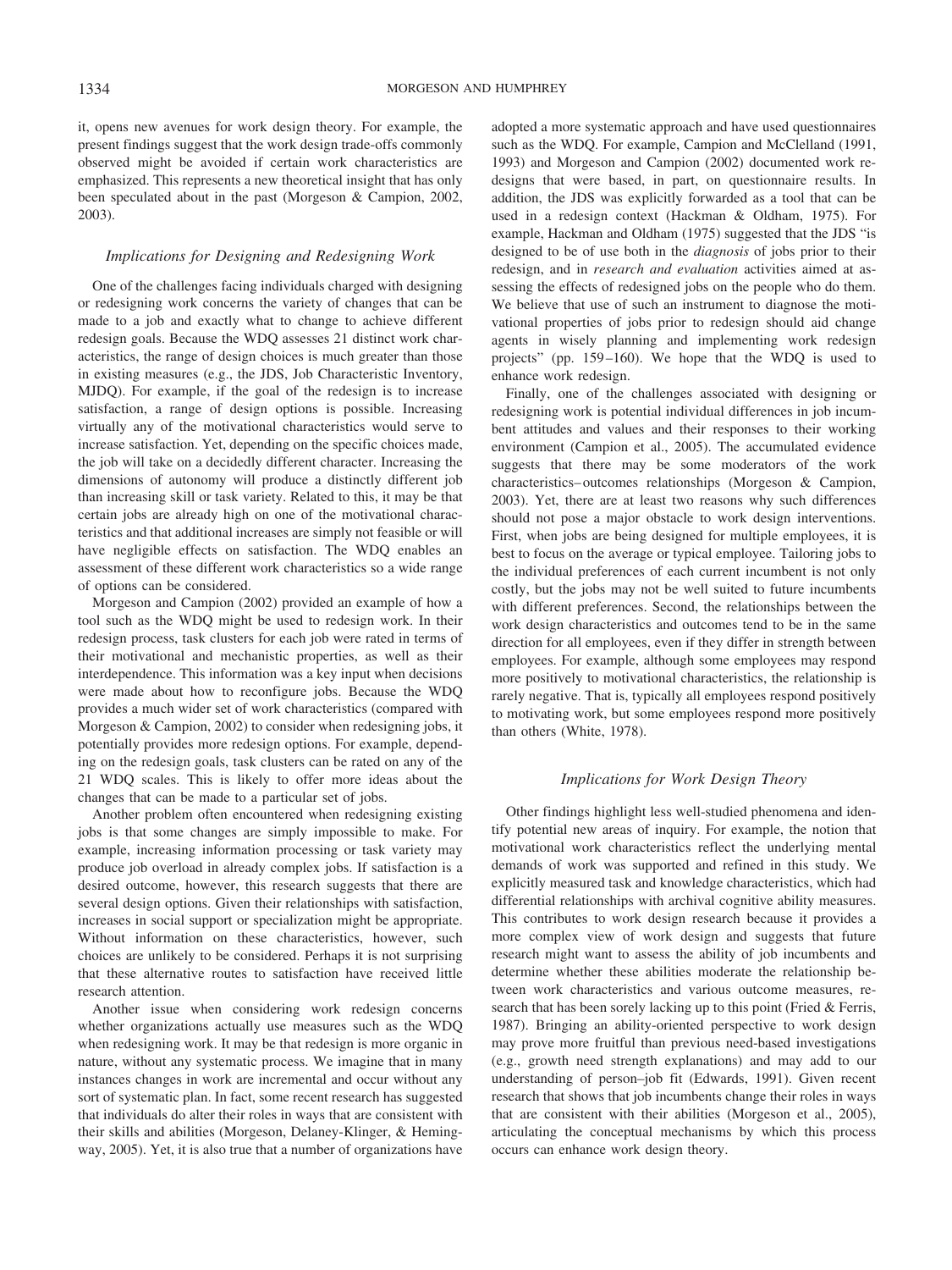In addition, a key dilemma in work design theory has been the fundamental trade-off between satisfaction and training and compensation requirements. The current research suggests a new way to resolve this trade-off. For example, the task characteristics were generally unrelated to the training and compensation requirements. If the goal of a work redesign is to increase the motivational properties without increasing the training or compensation requirements, it would be advisable to focus on those task characteristics that have the weakest cognitive ability requirements.

If it is impossible to change the task characteristics, however, another option would be to modify the social context of work. Social support showed strong incremental prediction beyond the traditional motivational work characteristics. In addition, it was negatively related to training requirements. This suggests that, in jobs in which there are opportunities for social support, the work becomes more interesting to perform with the added benefit of lower training requirements. Thus, enhancing social support in the work is likely to yield both motivational and training benefits. The identification of these work characteristics and their outcomes can inform the development of new work design theory.

#### *Limitations*

This study has at least three limitations. First, this research collected data from incumbents on both the WDQ measures and satisfaction. Using the same source of data for both work characteristics and satisfaction may inflate the relationships between them. This is unlikely to have affected our hypotheses, however, because, by definition, variance that is shared by the predictors in simultaneous regression gets attributed to neither one (Cohen & Cohen, 1983). Therefore, the observed relationships are more likely to be the result of true covariation between the constructs rather than common method bias. In addition, with the exception of the satisfaction–work characteristics relationships, all other hypothesis tests were conducted with data from independent sources.

Second, because of our sampling strategy, there are some idiosyncrasies with this sample. For example, there were a large number of managers in the sample. It is also important to recognize, however, that there are important strengths to the sampling strategy used. For example, because we sought to examine relationships at the job level, it was important to gather data on a wide variety of different jobs. Our sampling strategy ensured a considerable number of different jobs (243 different job titles). This is a greater number of jobs than virtually all previous work design studies.

Finally, because this study was primarily focused on developing and examining the construct and predictive validity of a new measure of work design, only direct relationships between the WDQ scales and outcomes were discussed. There is a history in the work design literature, however, of investigating the moderators of these relationships. Clearly, future research should examine how the relationships between the expanded set of constructs measured by the WDQ and different outcomes might be moderated by individual differences.

#### References

Arbuckle, J. L. (1997). *Amos users' guide* (Version 3.6). Chicago: Small-Waters Corporation.

- Bentler, P. M. (1995). *EQS structural equations program manual.* Encino, CA: Multivariate Software.
- Bliese, P. D. (2000). Within-group agreement, non-independence, and reliability: Implications for data aggregation and analysis. In K. J. Klein & S. W. J. Kozlowski (Eds.), *Multilevel theory, research, and methods in organizations* (pp. 349 –381). San Francisco: Jossey-Bass.
- Breaugh, J. A. (1985). The measurement of work autonomy. *Human Relations, 38,* 551–570.
- Cain, P. S., & Green, B. F. (1983). Reliabilities of selected ratings available from the *Dictionary of Occupational Titles*. *Journal of Applied Psychology, 68,* 155–165.
- Campion, M. A. (1988). Interdisciplinary approaches to job design: A constructive replication with extensions. *Journal of Applied Psychology, 73,* 467– 481.
- Campion, M. A. (1989). Ability requirement implications of job design: An interdisciplinary perspective. *Personnel Psychology, 42,* 1–24.
- Campion, M. A., & Berger, C. J. (1990). Conceptual integration and empirical test of job design and compensation relationships. *Personnel Psychology, 43,* 525–553.
- Campion, M. A., & McClelland, C. L. (1991). Interdisciplinary examination of the costs and benefits of enlarged jobs: A job design quasiexperiment. *Journal of Applied Psychology, 76, 186-198*.
- Campion, M. A., & McClelland, C. L. (1993). Follow-up and extension of the interdisciplinary costs and benefits of enlarged jobs. *Journal of Applied Psychology, 78,* 339 –351.
- Campion, M. A., Mumford, T. V., Morgeson, F. P., & Nahrgang, J. D. (2005). Work redesign: Obstacles and opportunities. *Human Resource Management, 44,* 367–390.
- Campion, M. A., & Thayer, P. W. (1985). Development and field evaluation of an interdisciplinary measure of job design. *Journal of Applied Psychology, 70,* 29 – 43.
- Cohen, J. (1988). *Statistical power analysis for the behavioral sciences* (2nd ed.). Hillsdale, NJ: Erlbaum.
- Cohen, J., & Cohen, P. (1983). *Applied multiple regression/correlation analysis for the behavioral sciences.* Hillsdale, NJ: Erlbaum.
- Dunham, R. B. (1976). The measurement and dimensionality of job characteristics. *Journal of Applied Psychology, 61,* 404 – 409.
- Edwards, J. R. (1991). Person–job fit: A conceptual integration, literature review, and methodological critique. In I. T. Robertson & C. L. Cooper (Eds.), *International review of industrial and organizational psychology* (Vol. 6, pp. 283–357). Oxford, England: Wiley.
- Edwards, J. R., Scully, J. A., & Brtek, M. D. (1999). The measurement of work: Hierarchical representation of the multimethod job design questionnaire. *Personnel Psychology, 52,* 305–334.
- Edwards, J. R., Scully, J. A., & Brtek, M. D. (2000). The nature and outcomes of work: A replication and extension of interdisciplinary work-design research. *Journal of Applied Psychology, 85,* 860 – 868.
- Fabrigar, L. R., Wegener, D. T., MacCallum, R. C., & Strahan, E. J. (1999). Evaluating the use of exploratory factor analysis in psychological research. *Psychological Methods, 4,* 272–299.
- Fine, S. A. (1955). A structure of worker functions. *Personnel and Guidance Journal, 34,* 66 –73.
- Fleishman, E. A., & Quaintance, M. K. (1984). *Taxonomies of human performance: The description of human tasks.* Orlando, FL: Academic Press.
- Fried, Y., & Ferris, G. R. (1987). The validity of the job characteristics model: A review and meta-analysis. *Personnel Psychology, 40,* 287– 322.
- Gerhart, B. (1988). Sources of variance in incumbent perceptions of job complexity. *Journal of Applied Psychology, 73,* 154 –162.
- Glomb, T. M., Kammeyer-Mueller, J. D., & Rotundo, M. (2004). Emotional labor demands and compensating wage differentials. *Journal of Applied Psychology, 89,* 700 –714.
- Goodman, P. S. (1986). Impact of task and technology on group perfor-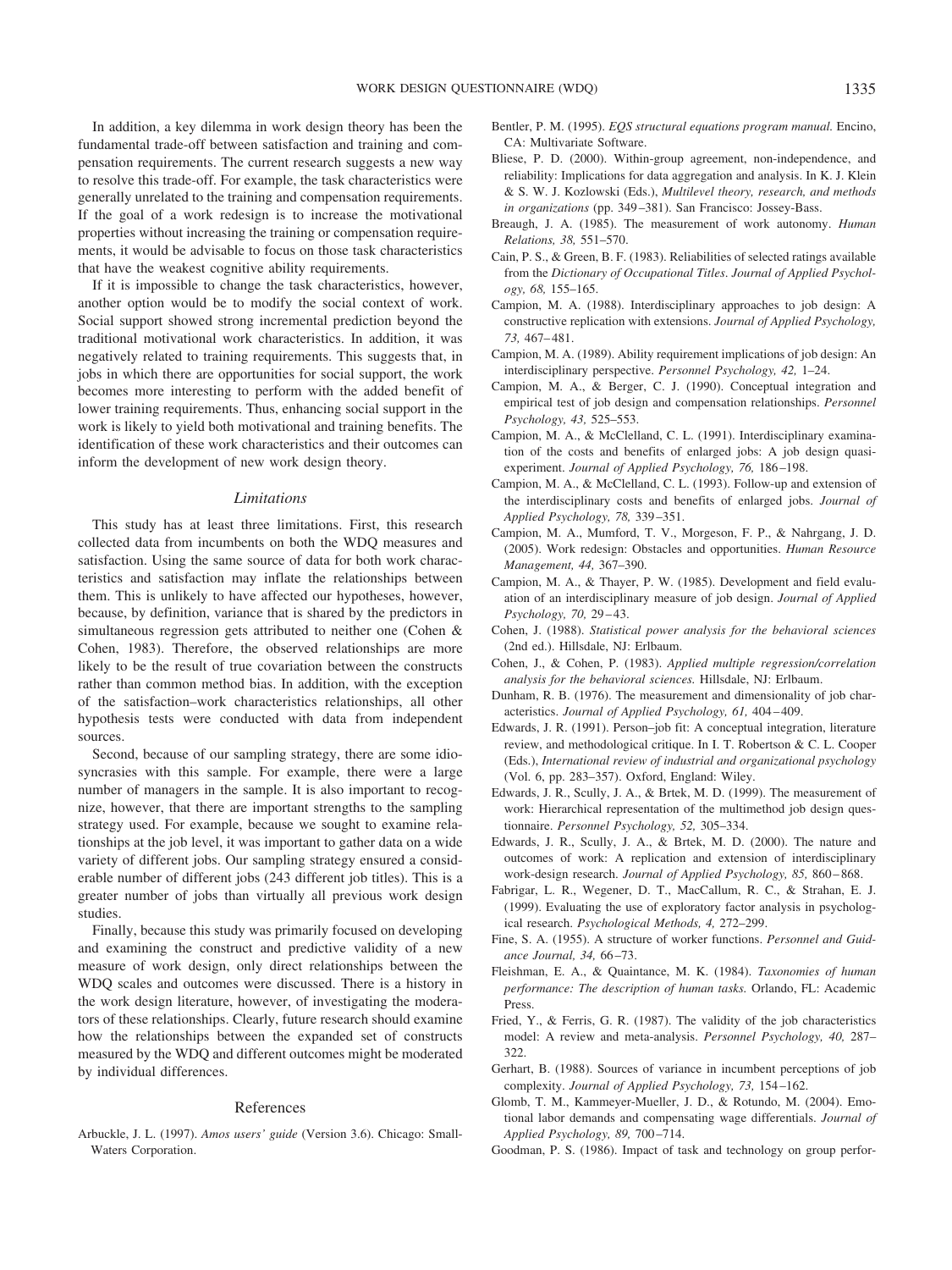mance. In P. S. Goodman & Associates (Eds.), *Designing effective work* groups (pp. 120-167). San Francisco: Jossey-Bass.

- Hackman, J. R., & Lawler, E. E. (1971). Employee reactions to job characteristics. *Journal of Applied Psychology Monograph, 55,* 259 – 286.
- Hackman, J. R., & Oldham, G. R. (1975). Development of the Job Diagnostic Survey. *Journal of Applied Psychology, 60,* 159 –170.
- Hackman, J. R., & Oldham, G. R. (1976). Motivation through the design of work: Test of a theory. *Organizational Behavior and Human Performance, 16,* 250 –279.
- Hackman, J. R., & Oldham, G. R. (1980). *Work redesign.* Reading, MA: Addison-Wesley.
- Hadden, W. C., Kravets, N., & Muntaner, C. (2004). Descriptive dimensions of US occupations with data from the O\*NET. *Social Science Research, 33,* 64 –78.
- Harvey, R. J. (1991). Job analysis. In M. D. Dunnette & L. M. Hough (Eds.), *Handbook of industrial and organizational psychology* (Vol. 2, 2nd ed., pp. 71–163). Palo Alto, CA: Consulting Psychologists Press.
- Harvey, R. J., Billings, R. S., & Nilan, K. J. (1985). Confirmatory factor analysis of the Job Diagnostic Survey: Good news and bad news. *Journal of Applied Psychology, 70,* 461– 468.
- Harvey, R. J., Friedman, L., Hakel, M. D., & Cornelius, E. T. (1988). Dimensionality of the Job Element Inventory, a simplified workeroriented job analysis questionnaire. *Journal of Applied Psychology, 73,* 639 – 646.
- Herzberg, F. (1968). One more time: How do you motivate employees? *Harvard Business Review, 48,* 53– 62.
- Idaszak, J. R., & Drasgow, F. (1987). A revision of the Job Diagnostic Survey: Elimination of a measurement artifact. *Journal of Applied Psychology, 72,* 69 –74.
- Jackson, P. R., Wall, T. D., Martin, R., & Davids, K. (1993). New measures of job control, cognitive demand, and production responsibility. *Journal of Applied Psychology, 78,* 753–762.
- James, L. R., Demaree, R. G., & Wolf, G. (1984). Estimating within-group interrater reliability with and without response bias. *Journal of Applied Psychology, 69,* 85–98.
- Kanfer, R., & Ackerman, P. L. (1989). Motivation and cognitive abilities: An integrative/aptitude-treatment interaction approach to skill acquisition. *Journal of Applied Psychology, 74,* 657– 690.
- Karasek, R., Brisson, C., Kawakami, N., Houtman, I., Bongers, P., & Amick, B. (1998). The Job Content Questionnaire (JCQ): An instrument for internationally comparative assessment of psychosocial job characteristics. *Journal of Occupational Health Psychology, 3,* 322–355.
- Karasek, R. A. (1979). Job demands, job decision latitude, and mental strain: Implications for job redesign. *Administrative Science Quarterly, 24,* 285–308.
- Kiggundu, M. N. (1981). Task interdependence and the theory of job design. *Academy of Management Review, 6,* 499 –508.
- Kiggundu, M. N. (1983). Task interdependence and job design: Test of a theory. *Organizational Behavior and Human Performance, 31,* 145– 172.
- Kozlowski, S. W., & Hattrup, K. (1992). A disagreement about withingroup agreement: Disentangling issues of consistency versus consensus. *Journal of Applied Psychology, 77,* 161–167.
- Kulik, C. T., Oldham, G. R., & Langer, P. H. (1988). Measurement of job characteristics: Comparison of the original and the revised Job Diagnostic Survey. *Journal of Applied Psychology, 73,* 462– 466.
- Lawler, E. E. (1969). Job design and employee motivation. *Personnel Psychology, 22,* 426 – 435.
- Loher, B. T., Noe, R. A., Moeller, N. L., & Fitzgerald, M. P. (1985). A meta-analysis of the relation of job characteristics to job satisfaction. *Journal of Applied Psychology, 70,* 280 –289.

Martin, R., & Wall, T. D. (1989). Attentional demand and cost responsi-

bility as stressors in shopfloor jobs. *Academy of Management Journal, 32,* 69 – 86.

- Morgeson, F. P., & Campion, M. A. (2002). Minimizing tradeoffs when redesigning work: Evidence from a longitudinal quasi-experiment. *Personnel Psychology, 55,* 589 – 612.
- Morgeson, F. P., & Campion, M. A. (2003). Work design. In W. C. Borman, D. R. Ilgen, & R. J. Klimoski (Eds.), *Handbook of psychology: Industrial and organizational psychology* (Vol. 12, pp. 423– 452). Hoboken, NJ: Wiley.
- Morgeson, F. P., Delaney-Klinger, K. A., & Hemingway, M. A. (2005). The importance of job autonomy, cognitive ability, and job-related skill for predicting role breadth and job performance. *Journal of Applied Psychology, 90,* 399 – 406.
- Mumford, M. D., & Peterson, N. G. (1999). The O\*NET content model: Structural considerations in describing jobs. In N. G. Peterson, W. C. Borman, M. D. Mumford, P. R. Jeannerete, & E. A. Fleishman (Eds.), *An occupational information system for the 21st century: The development of O\*NET* (pp. 21–30). Washington, DC: American Psychological Association.
- Nunnally, J. C., & Bernstein, I. H. (1994). *Psychometric theory.* New York: McGraw-Hill.
- Oldham, G. T., Kulik, C. T., Ambrose, M., Stepina, L. P., & Brand, J. F. (1986). Relations between job facet comparisons and employee reactions. *Organizational Behavior and Human Decision Processes, 38,*  $28 - 47$ .
- Oldham, G. T., & Miller, H. E. (1979). The effect of significant other's job complexity on employee reactions to work. *Human Relations, 32,* 247– 260.
- Parker, S., & Wall, T. (1998). *Job and work design: Organizing work to promote well-being and effectiveness.* Thousand Oaks, CA: Sage.
- Parker, S. K., Wall, T. D., & Cordery, J. L. (2001). Future work design research and practice: Towards an elaborated model of work design. *Journal of Occupational and Organizational Psychology, 74,* 413– 440.
- Peterson, N. G., Borman, W. C., Mumford, M. D., Jeannerete, P. R., & Fleishman, E. A. (1999). *An occupational information system for the 21st century: The development of O\*NET.* Washington, DC: American Psychological Association.
- Peterson, N. G., Mumford, M. D., Borman, W. C., Jeanneret, P. R., Fleishman, E. A., Levin, K. Y., et al. (2001). Understanding work using the Occupational Information Network (O\*NET): Implications for practice and research. *Personnel Psychology, 54,* 451– 492.
- Raymark, P. H., Schmit, M. J., & Guion, R. M. (1997). Identifying potentially useful personality constructs for employee selection. *Personnel Psychology, 50,* 723–736.
- Ryan, M. R., & Deci, E. (2001). On happiness and human potentials: A review of research on hedonic and eudaimonic well-being. *Annual Review of Psychology, 52,* 141–166.
- Schriesheim, C. A., Solomon, E., & Kopelman, R. E. (1989). Grouped versus randomized format: An investigation of scale convergent and discriminant validity using LISREL confirmatory factor analysis. *Applied Psychological Measurement, 13,* 19 –32.
- Seers, A., & Graen, G. B. (1984). The dual attachment concept: A longitudinal investigation of the combination of task characteristics and leader–member exchange. *Organizational Behavior and Human Performance, 33,* 283–306.
- Shalley, C. E., Gilson, L. L., & Blum, T. C. (2000). Matching creativity requirements and the work environment: Effects on satisfaction and intentions to leave. *Academy of Management Journal, 43,* 215–223.
- Sims, H. P., Szilagyi, A. D., & Keller, R. T. (1976). The measurement of job characteristics. *Academy of Management Journal, 19,* 195–212.
- Spector, P. E., & Jex, S. M. (1991). Relations of job characteristics from multiple data sources with employee affect, absence, turnover intentions, and health. *Journal of Applied Psychology, 76,* 46 –53.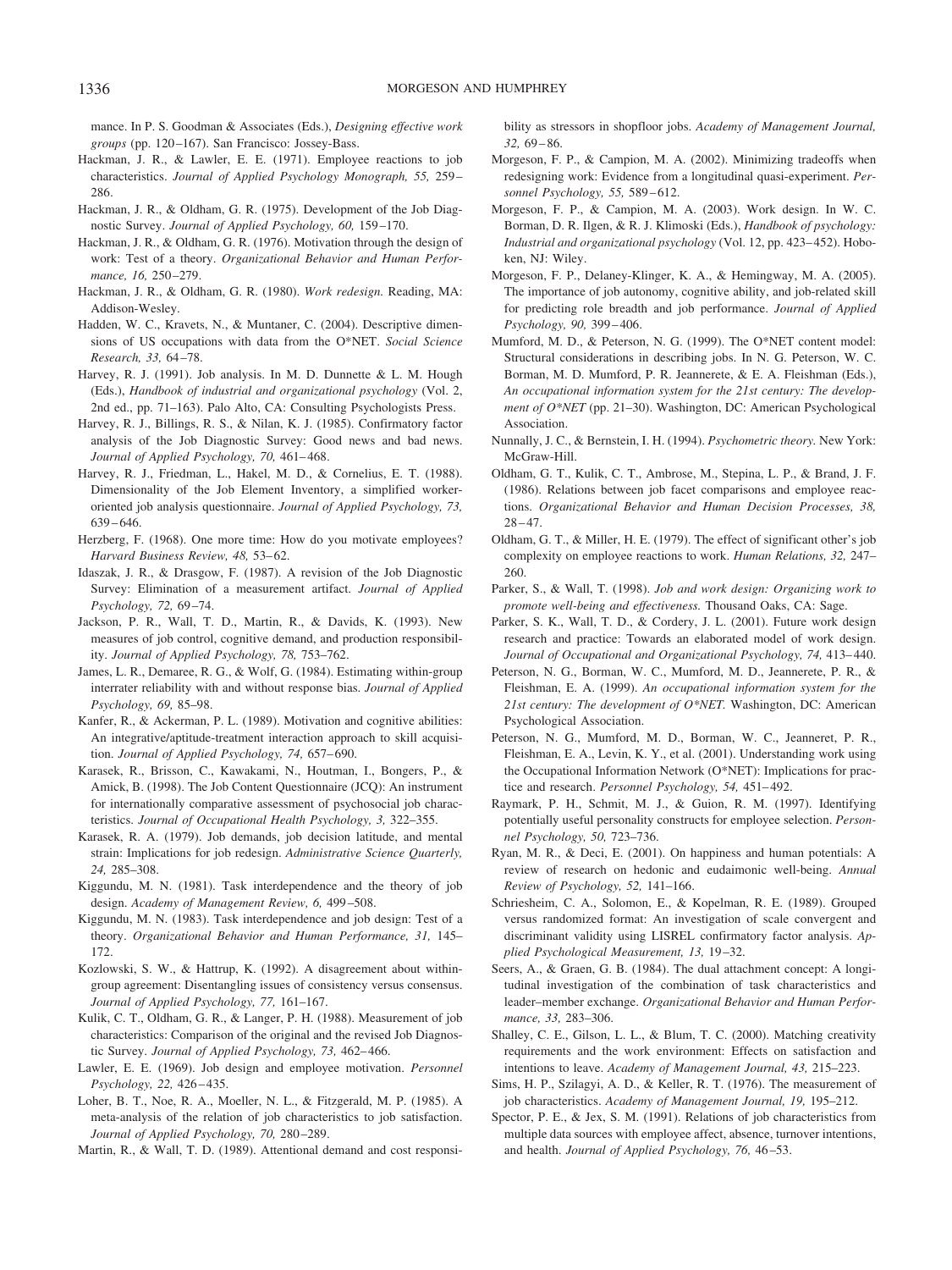- Stone, E. F., & Gueutal, H. G. (1985). An empirical derivation of the dimensions along which characteristics of jobs are perceived. *Academy of Management Journal, 28,* 376 –396.
- Taber, T. D., & Taylor, E. (1990). A review and evaluation of the psychometric properties of the Job Diagnostic Survey. *Personnel Psychology, 43,* 467–500.
- Taylor, F. W. (1911). *The principles of scientific management.* New York: Norton.
- Trist, E. L., & Bamforth, K. M. (1951). Some social and psychological consequences of the longwall method of coal-getting. *Human Relations, 4,* 3–38.
- U.S. Department of Commerce. (2000). *Standard occupational classification system manual.* Lanham, MD: Bernan Associates.
- U.S. Department of Labor. (1991). *Dictionary of occupational titles* (4th ed.). Washington, DC: Author.
- Wall, T. D., Corbett, J. M., Clegg, C. W., Jackson, P. R., & Martin, R. (1990). Advanced manufacturing technology and work design: Towards a theoretical framework. *Journal of Organizational Behavior, 11,* 201– 219.
- Wall, T. D., & Jackson, P. R. (1995). New manufacturing initiatives and shopfloor job design. In A. Howard (Ed.), *The changing nature of work* (pp. 139 –174). San Francisco: Jossey-Bass.
- Wall, T. D., Jackson, P. R., & Davids, K. (1992). Operator work design and robotics system performance: A serendipitous field study. *Journal of Applied Psychology, 77,* 353–362.
- Wall, T. D., Jackson, P. R., & Mullarkey, S. (1995). Further evidence on some new measures of job control, cognitive demand and production responsibility. *Journal of Organizational Behavior*, 16, 431-455.
- Wall, T. D., & Martin, R. (1987). Job and work design. In C. L. Cooper & I. T. Robertson (Eds.), *International review of industrial and organizational psychology* (pp. 61–91). Oxford, England: Wiley.
- White, J. K. (1978). Generalizability of individual difference moderators of the participation in decision making– employee response relationship. *Academy of Management Journal, 21,* 36 – 43.
- Wrzesniewski, A., Dutton, J. E., & Debebe, G. (2003). Interpersonal sensemaking and the meaning of work. In R. M. Kramer & B. M. Staw (Eds.), *Research in organizational behavior* (Vol. 25, pp. 93–135). Amsterdam: Elsevier.

## Appendix

## Items Used in the Work Design Questionnaire

## Task Characteristics

#### *Autonomy*

## *Work Scheduling Autonomy*

- 1. The job allows me to make my own decisions about how to schedule my work.<sup>a</sup>
- 2. The job allows me to decide on the order in which things are done on the job.
- 3. The job allows me to plan how I do my work.

## *Decision-Making Autonomy*

- 1. The job gives me a chance to use my personal initiative or judgment in carrying out the work.<sup>c</sup>
- 2. The job allows me to make a lot of decisions on my own.d
- 3. The job provides me with significant autonomy in making decisions.

#### *Work Methods Autonomy*

- 1. The job allows me to make decisions about what methods I use to complete my work.<sup>a</sup>
- 2. The job gives me considerable opportunity for independence and freedom in how I do the work.<sup>c</sup>
- 3. The job allows me to decide on my own how to go about doing my work.

#### *Task Variety*

- 1. The job involves a great deal of task variety.
- 2. The job involves doing a number of different things.<sup> $f$ </sup>
- 3. The job requires the performance of a wide range of tasks.
- 4. The job involves performing a variety of tasks.

## *Task Significance*

- 1. The results of my work are likely to significantly affect the lives of other people.<sup>b</sup>
- 2. The job itself is very significant and important in the broader scheme of things.<sup>b</sup>
- 3. The job has a large impact on people outside the organization.
- 4. The work performed on the job has a significant impact on people outside the organization.

## *Task Identity*

- 1. The job involves completing a piece of work that has an obvious beginning and end.<sup>b</sup>
- 2. The job is arranged so that I can do an entire piece of work from beginning to end.<sup>b</sup>
- 3. The job provides me the chance to completely finish the pieces of work I begin.<sup>b</sup>
- 4. The job allows me to complete work I start.<sup>f</sup>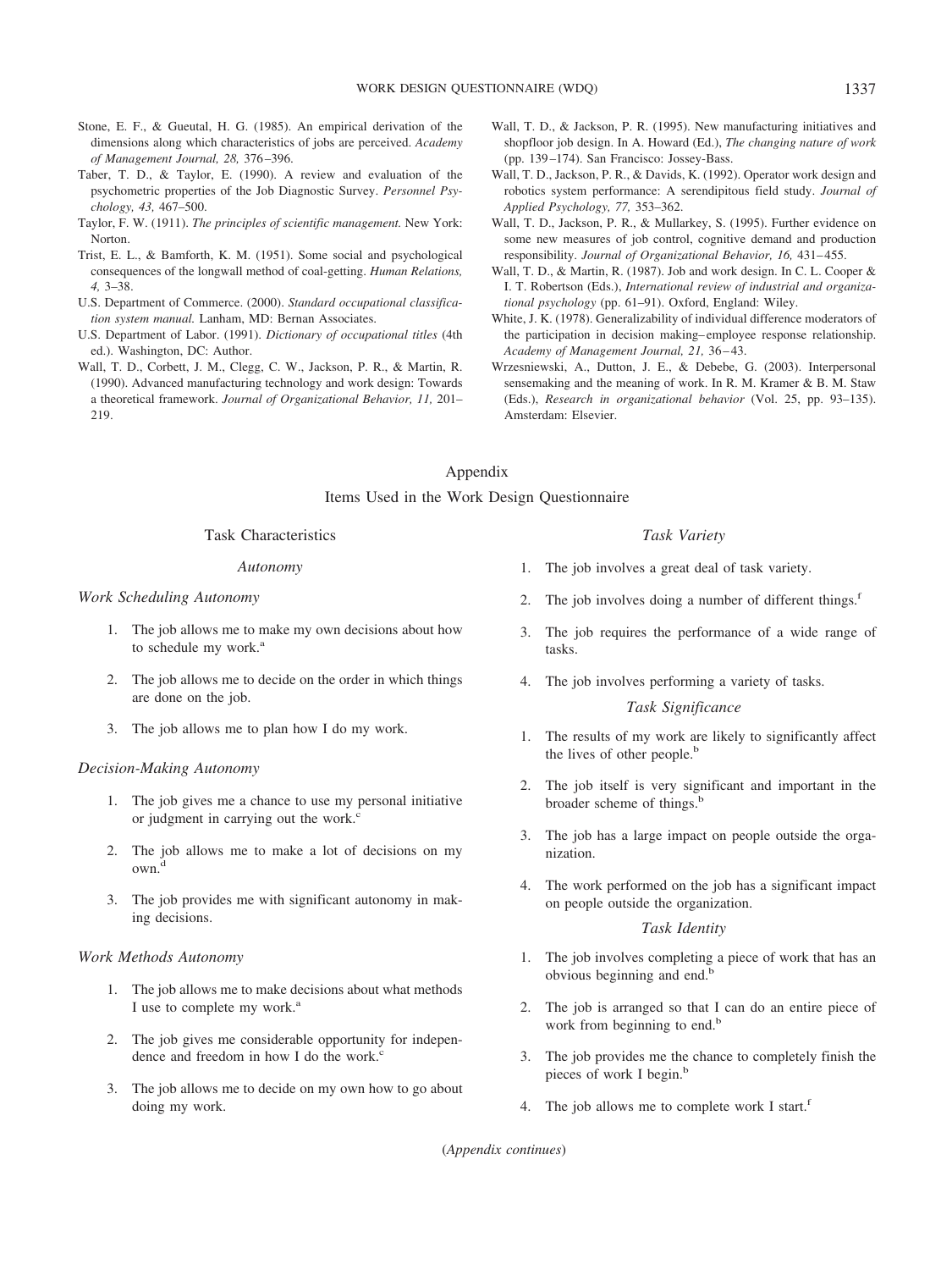## *Feedback From Job*

- 1. The work activities themselves provide direct and clear information about the effectiveness (e.g., quality and quantity) of my job performance.<sup>b</sup>
- 2. The job itself provides feedback on my performance.
- 3. The job itself provides me with information about my performance.

#### Knowledge Characteristics

#### *Job Complexity*

- 1. The job requires that I only do one task or activity at a time (reverse scored).<sup>a</sup>
- 2. The tasks on the job are simple and uncomplicated (reverse scored).
- 3. The job comprises relatively uncomplicated tasks (reverse scored).
- 4. The job involves performing relatively simple tasks (reverse scored).

#### *Information Processing*

- 1. The job requires me to monitor a great deal of information.
- 2. The job requires that I engage in a large amount of thinking.
- 3. The job requires me to keep track of more than one thing at a time.
- 4. The job requires me to analyze a lot of information.

## *Problem Solving*

- 1. The job involves solving problems that have no obvious correct answer.<sup>g</sup>
- 2. The job requires me to be creative.
- 3. The job often involves dealing with problems that I have not met before.<sup>g</sup>
- 4. The job requires unique ideas or solutions to problems.

## *Skill Variety*

- 1. The job requires a variety of skills.<sup>a</sup>
- 2. The job requires me to utilize a variety of different skills in order to complete the work.
- 3. The job requires me to use a number of complex or high-level skills.<sup>b</sup>
- 4. The job requires the use of a number of skills.

#### *Specialization*

- 1. The job is highly specialized in terms of purpose, tasks, or activities.<sup>a</sup>
- 2. The tools, procedures, materials, and so forth used on this job are highly specialized in terms of purpose.<sup>a</sup>
- 3. The job requires very specialized knowledge and skills.
- 4. The job requires a depth of knowledge and expertise.

#### Social Characteristics

## *Social Support*

- 1. I have the opportunity to develop close friendships in my job.<sup>f</sup>
- 2. I have the chance in my job to get to know other people.<sup>f</sup>
- 3. I have the opportunity to meet with others in my work.<sup> $f$ </sup>
- 4. My supervisor is concerned about the welfare of the people that work for him/her.<sup>d</sup>
- 5. People I work with take a personal interest in me.<sup>d</sup>
- 6. People I work with are friendly. $d$

#### *Interdependence*

# *Initiated Interdependence*

- 1. The job requires me to accomplish my job before others complete their job.
- 2. Other jobs depend directly on my job. $e^{\epsilon}$
- 3. Unless my job gets done, other jobs cannot be completed.<sup>e</sup>

## *Received Interdependence*

- 1. The job activities are greatly affected by the work of other people.<sup>e</sup>
- 2. The job depends on the work of many different people for its completion.<sup>e</sup>
- 3. My job cannot be done unless others do their work. $e$

## *Interaction Outside Organization*

- 1. The job requires spending a great deal of time with people outside my organization.
- 2. The job involves interaction with people who are not members of my organization.
- 3. On the job, I frequently communicate with people who do not work for the same organization as I do.
- 4. The job involves a great deal of interaction with people outside my organization.